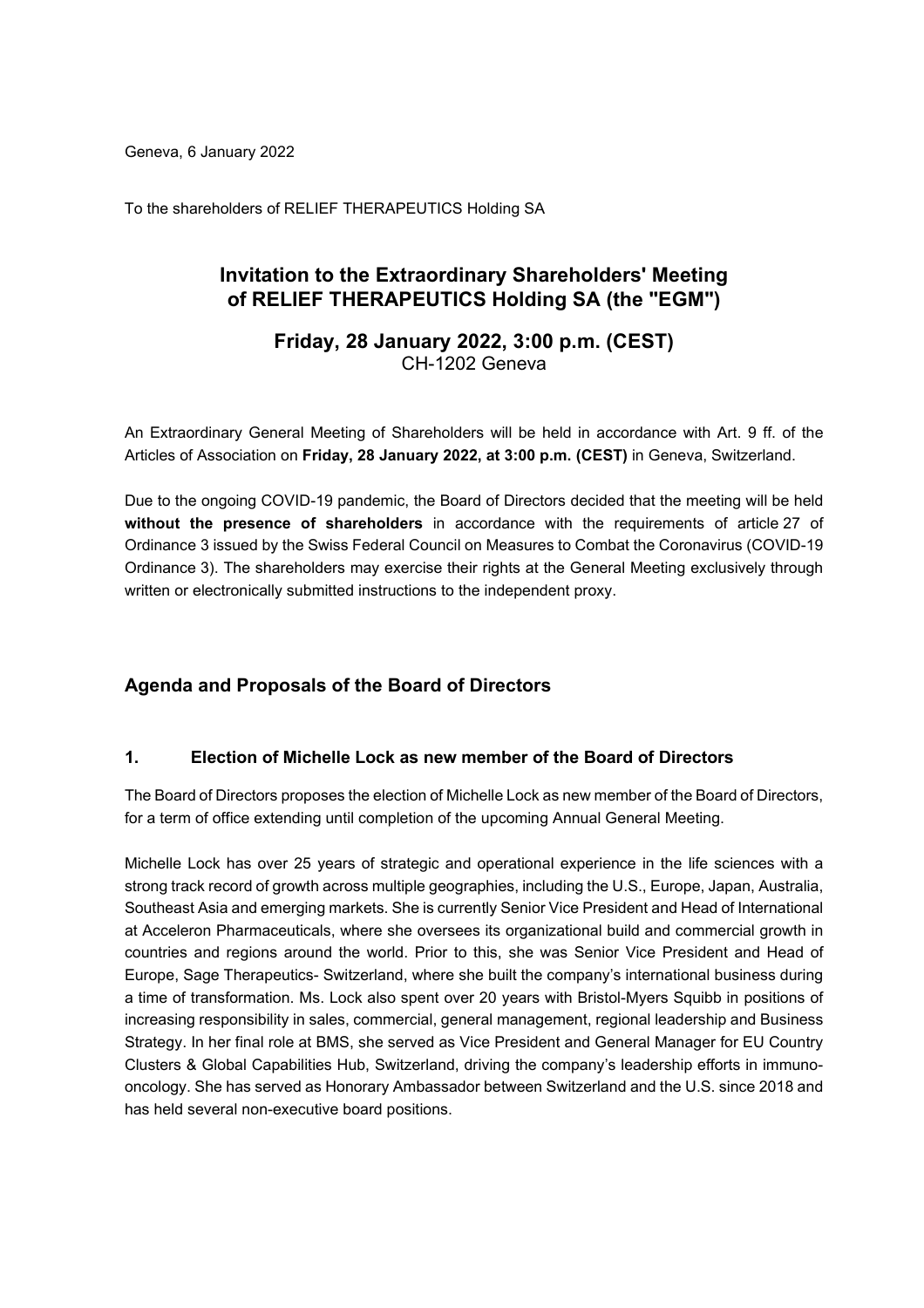## **2. Vote on the compensation of the members of the Board of Directors for the period from the Annual General Meeting 2021 until the Annual General Meeting 2022**

The Board of Directors recommends that the General Meeting approves a maximum amount of CHF 2'500'000 (both fixed and variable compensation, including stock options and other benefits, but excluding employer's share of social benefit) for the members of the Board of Directors for the period from the Annual General Meeting 2021 until the Annual General Meeting 2022.

The Annual General Meeting 2021 held on 18 June 2021 previously accepted a maximum amount of CHF 1'500'000. With the proposed change in its composition, the Board of Directors recommends adjusting the compensation pool available for compensation of its members.

# **3. General revision of the Articles of Association**

The Board of Directors proposes a general revision of the Articles of Association. The proposed revised Articles of Association are attached hereto.

The Board of Directors intends, *inter alia*, to clarify certain existing articles and to selectively revise the following provisions, each to be submitted to a shareholders' vote:

# • **3a. Amendment of article 2 'Purpose'**

The scope of the Company's business activities is revised to ensure that the strategic plans of the Company are covered by the purpose;

- **3b. Amendment of article 3abis 'Authorised share capital'** The regime regarding subscription rights (including the exclusion of such rights) is clarified;
- **3c. Amendment of article 3b 'Conditional share capital'** The regime regarding subscription rights and preemptive rights (including the exclusion of such rights) is clarified;
- **3d. Amendment of article 15 'Important Decisions'** The wording of the article is clarified without change in substance;

# • **3e. Amendment of other articles**

Several revisions are proposed for clarity as well as for editorial reasons. In particular, provisions regarding circular resolutions of the Board of Directors, form of shares, and nominee regime are amended.

The agenda items 3a, 3b, 3c and 3d will be subject to the approval by two thirds of the votes represented and an absolute majority of the share par values represented.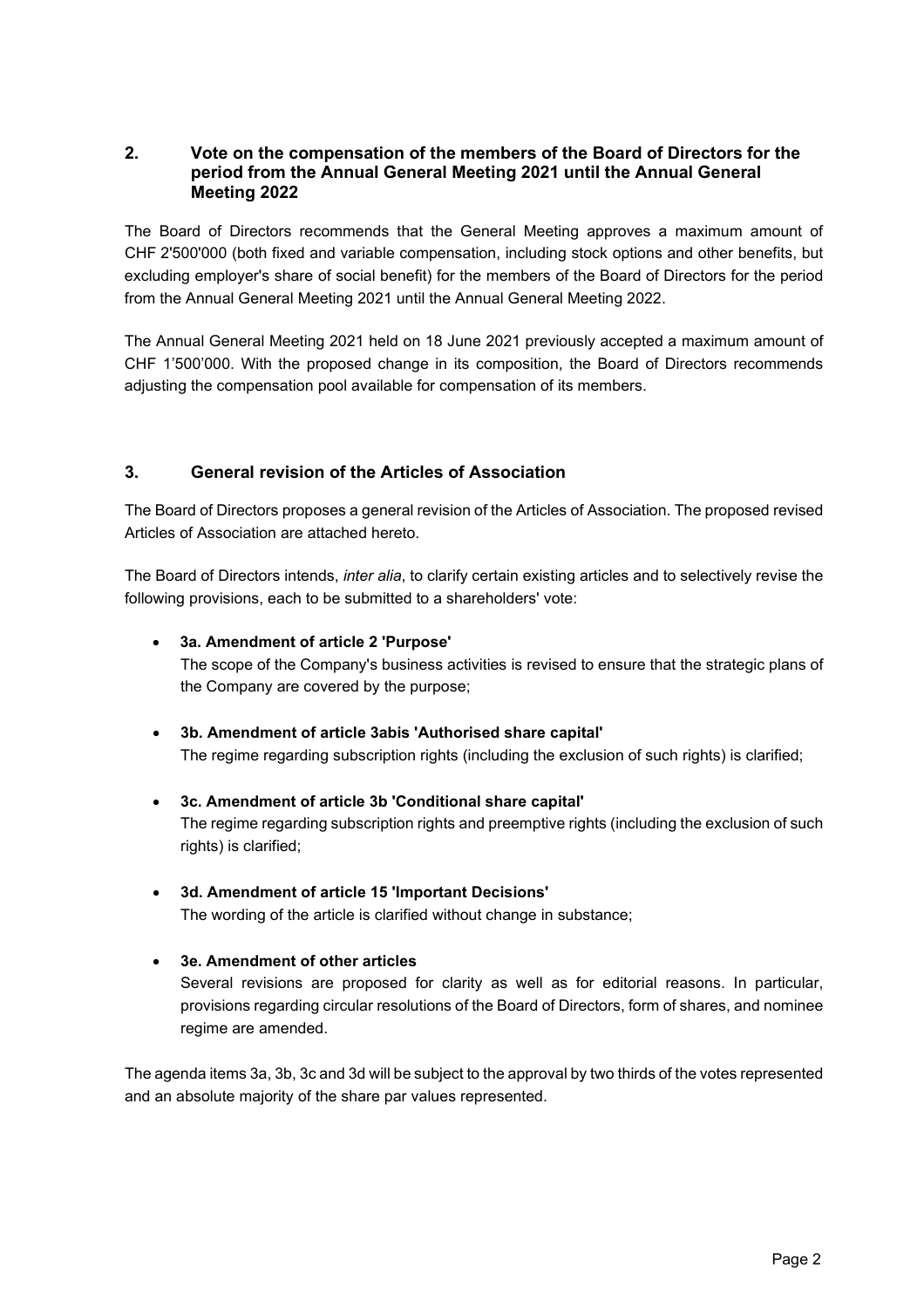# **Organisational Notes**

This General Meeting will be held without the physical presence of shareholders in accordance with article 27 of Ordinance 3 on Measures to Combat the Coronavirus (COVID-19 Ordinance 3). There is no possibility to attend the General Meeting in person.

Consequently, the Board of Directors requests the shareholders to give all voting instructions to the independent proxy, Mr. Thomas Hua, esq., partner at gbf Avocats SA, route de Pré-Bois 20, 1215 Genève Aéroport, Switzerland, and to exercise their other shareholder rights through him. This may be done in writing or electronically. For the electronic instructions to the independent representative, the necessary information and login details can be found in the enclosure. Instructions transmitted electronically should be executed no later than 26 January 2022, 11:59 p.m. (CEST).

**Entitlement to vote.** Those shareholders who are registered in the share register on 17 January 2022, 05:00 p.m. (CEST), are entitled to vote. No registration in the share register will be made from 18 through 28 January 2022. Shareholders who sell all or part of their shares prior to the General Meeting are no longer be entitled to vote to that extent.

# **RELIEF THERAPEUTICS Holding SA**

On behalf of the Board of Directors Dr. Raghuram Selvaraju, Chairman

Annexes:

Registration Form/Proxy with return envelope Instruction Form Proposed Articles of Association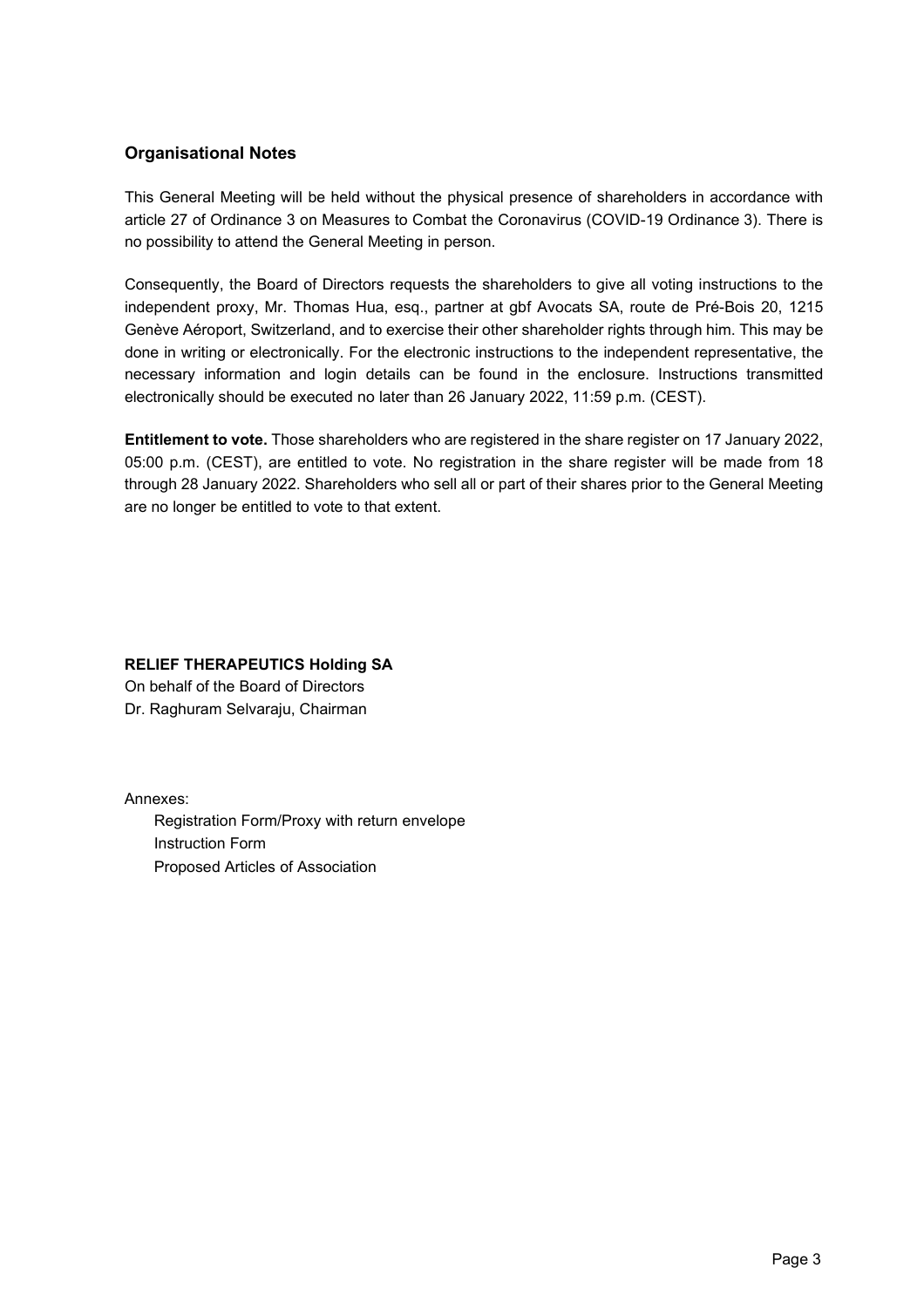| Statuts de RELIEF THERAPEUTICS Holding<br>SA (Ltd./AG)                                                                                                                                                                                                                                                                                  | <b>Articles of Association of RELIEF</b><br>THERAPEUTICS Holding SA (Ltd./AG)                                                                                                                                                                                                                                        |
|-----------------------------------------------------------------------------------------------------------------------------------------------------------------------------------------------------------------------------------------------------------------------------------------------------------------------------------------|----------------------------------------------------------------------------------------------------------------------------------------------------------------------------------------------------------------------------------------------------------------------------------------------------------------------|
| I.<br>Raison sociale, siège, durée et but                                                                                                                                                                                                                                                                                               | ı.<br>Company, Location, Duration, Purpose                                                                                                                                                                                                                                                                           |
| Article 1<br>Raison sociale, siège et durée                                                                                                                                                                                                                                                                                             | Article 1<br>Company<br>Registered Seat and<br>Name,<br>Duration                                                                                                                                                                                                                                                     |
| 1 Sous la raison sociale                                                                                                                                                                                                                                                                                                                | 1 Under the name                                                                                                                                                                                                                                                                                                     |
| <b>RELIEF THERAPEUTICS Holding SA</b><br>(RELIEF THERAPEUTICS Holding Ltd.)<br>(RELIEF THERAPEUTICS Holding AG)                                                                                                                                                                                                                         | <b>RELIEF THERAPEUTICS Holding SA</b><br>(RELIEF THERAPEUTICS Holding Ltd.)<br>(RELIEF THERAPEUTICS Holding AG)                                                                                                                                                                                                      |
| est constituéeil existe une société anonyme qui<br>est régie par les articles 620 ssle titre 26 du<br>Code Suisse des obligations Obligations (CO)<br>ayant sonet par les présents Statuts, avec siège<br>à Genève <u>, Canton de Genève (la "Société")</u> .<br>2 La durée de<br>la <del>société</del> Société<br>est<br>indéterminée. | a limited liability company is created under Art.<br>620 and ss-there exists a share corporation as<br>defined in title 26 of the Swiss Code of<br>Obligations (CO), with headquarters in and in<br>these Articles of Association with its registered<br>office in Geneva, canton of Geneva (the<br>"Company") - Its |
|                                                                                                                                                                                                                                                                                                                                         | 2 The duration of the Company is unlimited.                                                                                                                                                                                                                                                                          |
| Article 2<br>But                                                                                                                                                                                                                                                                                                                        | Article 2<br><b>Purpose</b>                                                                                                                                                                                                                                                                                          |
| développement, la production et la vente de<br>produits<br>dans les<br>domaines<br>de<br>la<br>biotechnologie, de la pharmacie, du diagnostic,                                                                                                                                                                                          | 1 La Société a pour but la recherche, le 1 The purpose of the Company is to research,<br>develop, produce and sell products in the fields<br>of biotechnology, pharmaceutical, diagnosis,<br>therapy as well as to purchase, sell and use                                                                            |

biotechnologie, de la pharmacie, du diagnostic, de la thérapie ainsi que l'achat, la vente et patents and licenses in this field. The Company l'exploitation de brevets et de licences dans ce may engage in all types of transactions that domaine. La Société peut s'engager dans tous appear appropriate to promote the purpose of types de transactions qui semblent appropriées the Company or that are related thereto, pour promouvoir le but de la Société ou qui y including the acquisition, the holding, the sont liées, y compris l'acquisition, la détention, management, the sale and the financing of la gestion, l'aliénation et le financement de direct and indirect participations in enterprises of participations directes ou indirectes dans des all kind in Switzerland or abroad, in particular insociétés de toute sorte en Suisse et à l'étranger, the field of rendering preclinical, clinical and en particulier dans le domaine de la fourniture regulatory services and in the economic and de services précliniques, cliniques et scientific development of new therapeutic

règlementaires, ainsi que pour la conception concepts and solutions for the treatment of

économique et scientifique d'approches et de diseases, medical indications and therapeutic solutions concernant le traitement de maladies, treatments. d'indications médicales et de traitement thérapeutiques.

commerciales, financières ou autres<u>s'engager</u> de sûretés, ainsi que fournir toutes autres securing for companies of the group. formestoute autre forme de financement ou toute sorte de sûretés ou de garanties afin de garantir des obligations de sociétés du groupe.

2 La Société peut exécuter toutes opérations 2 In addition, the Company may engage in any dans toute autre activité commerciale, financière which are suitable to favour the purpose of the ou autre, susceptible de favoriser le but de la Company or which are directly or indirectly Société ou qui sont en rapport direct ou indirect related to the purpose of the Company. avec son but social. Elle peut en particulier Particularly, the Company may grant loans, accorder des prêts, des garanties et toute sorte guarantees and other kinds of financing and other commercial, financial or other activities,

3 La Société peut créer des succursales et des 3 Ht<u>The Company</u> may open branch filiales en Suisse et à l'étranger, <del>ainsi offices<u>establish branches</u> and</del> subsidiaries<sub><del>,</del></sub> qu'acquérir, détenirprendre des participations within Switzerland or abroad and may acquire,dans d'autres sociétés et gérer, exploiter et participations in other companies and manage, aliéner des immeubles et des droits de propriété exploit and sell real estate and intellectual intellectuelle en Suisse ou à l'étranger. property rights in Switzerland or abroad.

| II. I | Capital-actions, titres d'actions et<br>registre des actions | reaister  | Share Capital, shares and share |  |
|-------|--------------------------------------------------------------|-----------|---------------------------------|--|
|       | Article 3                                                    | Article 3 |                                 |  |

 actions nominatives d'une valeur nominale de registered shares with a par value of CHF 0.01 1 Le capital-actions de la <del>sociétéSociété</del> s'élève 1 The share capital of the Company amounts to à CHF 44'002'301.56, divisé en 4'400'230'156 CHF 44'002'301.56, divided into 4'400'230'156 CHF 0.01 chacune. Le capital-actions est each. The shares are fully paid up. entièrement libéré.

**Share Capital** 

#### [Supprimé]

**Capital-actions** 

|                                        | <b>[Deleted]</b>                       |  |
|----------------------------------------|----------------------------------------|--|
| [Supprimé]                             | [Deleted]                              |  |
| Article 3a<br>Capital-actions autorisé | Article 3a<br>Authorized share capital |  |
| [Supprimé]                             | [Deleted]                              |  |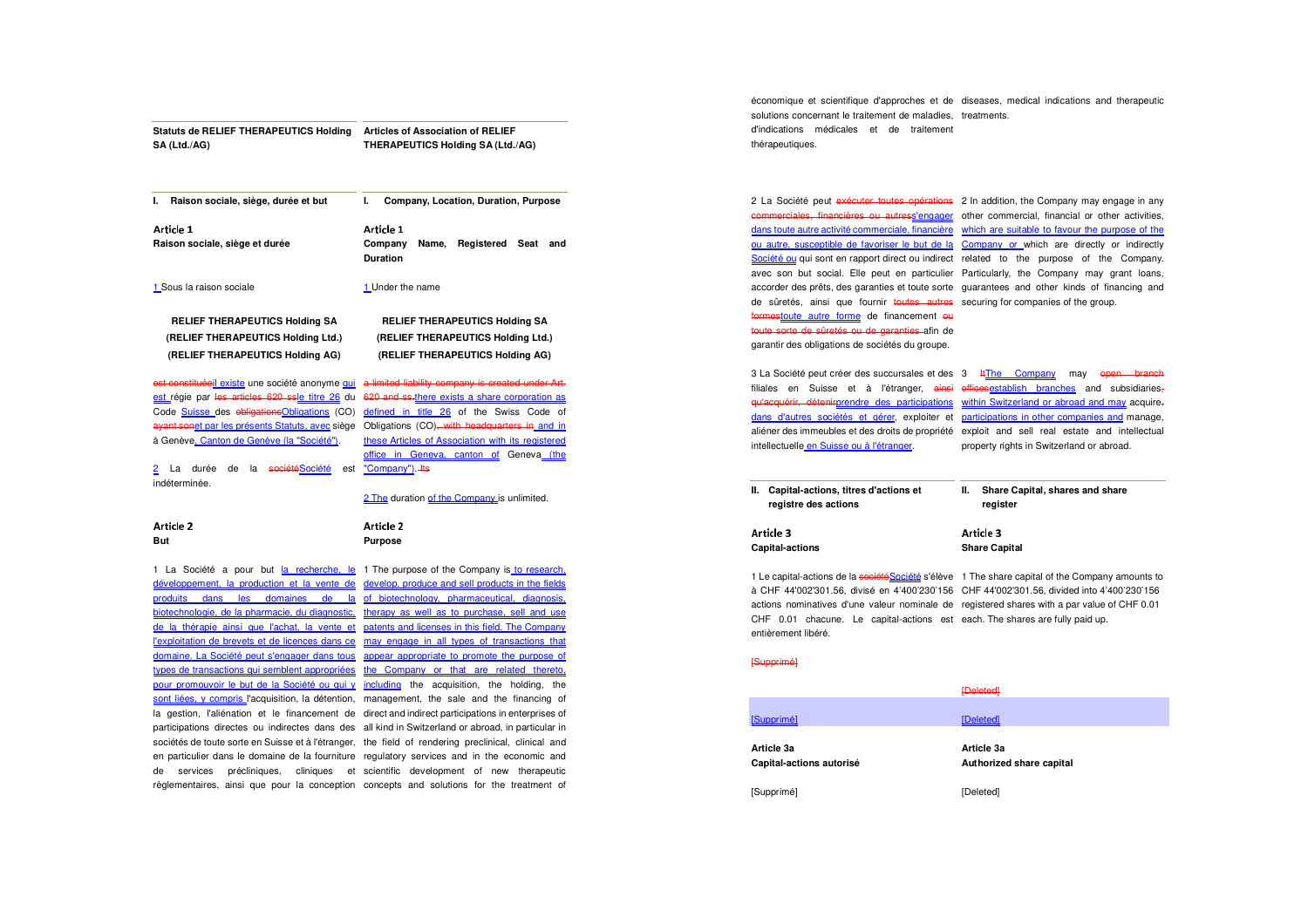### **Article 3abis Capital-actions autorisé**

## **Article 3abis Authorised share capital**

1 Le conseil d'administration est autorisé à 1 The Board of Directors is authorized, at any augmenter le capital-actions d'un montant time until 17 June 2023, to increase the share maximum de CHF 6'564'970.92 en tout temps capital by a maximum amount of CHF mais jusqu'au 17 juin 2023 au plus tard, par 6'564'970.92, by issuing up to 656'497'092 l'émission d'un maximum de 656'497'092 registered shares to be fully paid up with a par d'actions nominatives d'une valeur nominale de value of CHF 0.01 each. An increase in partial CHF 0.01 chacune, devant être entièrement amounts is permitted. Furthermore, within the libérées. Une augmentation par paiements limits of Article 659 and ss. of the Swiss Code of partiels est autorisée. De plus, dans les limites Obligations, an increase by original subscription des art. 659 ss du Code des obligations suisse, of shares by the Company for the purpose of une augmentation par nouvelle souscription subsequent offers to shareholders or third d'actions par la Société pour offre subséquente parties or distribution among them is permitted. à des actionnaires ou à des tiers, ou pour The new registered shares, after their placement auprès de ceux-ci, est autorisée. acquisition, will be subject to restrictions on Après leur acquisition, les nouvelles actions entry into the share register as set out in Article nominatives font l'objet des restrictions de 5 of the articles of association. The Board of transfert énoncées à l'article 5 des statuts. Le Directors will determine the appropriate issue conseil d'administration fixe le montant de price, the date of dividend entitlement and the l'émission, la date du droit au dividende et le way of contribution. The Board of Directors may type d'apport. Le conseil d'administration peut issue new shares by means of underwriting or in émettre de nouvelles actions par le biais d'une any other manner by one or more banks and prise ferme ou tout autre moyen par une ou subsequent offer to shareholders or third plusieurs banques suiviessuivie par une offre parties. The Board of Directors is authorized to aux actionnaires ou à des tiers. Le Conseil d' permit, to restrict or to deny the trade of administration est autorisé à autoriser, à subscription rights. The Board of Directors may restreindre ou à refuser l'échange de droits de forfeit unexercised subscription rights, or it can <u>souscription.</u> Le conseil d'administration peut distribute these <del>and</del>or the shares for which laisser les droits de souscription non exercés subscription rights have been granted but not s'éteindre ou peut placer ceux-ci ou les actions exercised at market conditions or otherwise use nominatives, auxquelles des droits de them <del>for<u>in</u> the benefit<u>interest</u> of the</del> souscription sont conférés, mais non exercés, companyCompany. sur le marché aux conditions du marché ou les utiliser autrement dans l'intérêt de la sociétéSociété.

2 Le conseil d'administration peut limiterest habilité à restreindre ou\_à exclure le droitles droits de souscription <del>préférentiel d</del>es

actionnaires et à l'attribuer à des tiers, ou à la 2 The Board of Directors is entitled to restrict orSociété si les, en cas d'utilisation des actions exclude the subscription rights of shareholders sont utilisées: (1) pour l'acquisition and to allocate them to third parties, or to the

d'entreprises, de parties d'entreprises ou de Company, in the event of the use of shares: (1) participations, pour l'acquisition de for the acquisition of businesses, business nouveauxproduits, de propriété intellectuelle ou divisionscompanies, parts of companies or de licences, ou pour des projets participations, <del>or </del>for <del>new<u>the</u> acquisition</del> of d'investissement, ou<del>, en cas de placements</del> products, intellectual property or licenses, or for d'actions pour le financement ou le investment projects<sub>7</sub> or in the event of share refinancement de <del>tels investissements<u>telles</u> placement</del> for the financing or refinancing of transactions par le biais d'un placement such transactions<del>, (2 through a placement of</del> d'actions, ou (2) dans le but d'élargir le cercle shares; or (2) for the purpose of broadening the des actionnaires ou dans le cadre d'une cotation shareholder constituency or in connection with a d'actions sur des bourses nationales ou listing of shares on domestic or foreign stock *étrangères*; ou (3) pour <del>permettre</del> la participation exchanges; or (3) for the participation of d'employésde collaborateurs</u>, de membres du employees, members of the Board of Directors conseilConseil d'administration euet de and consultants of the Company or its conseillersconsultants de la Société ou de ses subsidiaries in accordance with one or more filiales<del>,</del> conformément à un ou plusieurs regulations-adopted-by-the-Board<u>, of-Directors</u> règlements é<del>dictésadoptés</del> par le conseil or (34) in connection with an offering of d'administration;  $(301/4)$  dans le cadre d'une securities in order to cover the green shoe offre <del>d'actions dans le but d</del>e <u>titres destinée à</u> option (surplus allocation option) granted to one couvrir une l'option "green shoe" (option de or more banks, or (45) for investment projects surallocation (Over-Allotment option) and/or financial instruments which are used in conféréerépartition des excédents) accordée à national or international capital markets, or (6) une ou plusieurs banques;  $(401/5)$  pour des for raising capital in a fast and flexible manner, projets d'investissement et/ou des instruments which would hardly be <del>achievedachievable</del> qui sontfinanciers utilisés sur les marchés des without the exclusion of the statutory capitaux nationaux ou internationaux<del>,</del>; ou <del>dans</del> subscription rights of the existing shareholders<del>,</del> le but de(6) pour lever des capitaux de manière or (57) for other valid grounds pursuant to Article rapide et flexible, ce qui <del>ne</del>—serait <del>que</del> 652b para. 2 Swiss Code of Obligations. difficilement possible si le droitréalisable sans l'exclusion des droits</u> de souscription préférentiel était octroyéstatutaires des actionnaires existants; ou (5<u>7</u>) pour d'autres 3 lf the companyCompany assumes justes motifs au sens de l'<del>art.a</del>rticle 652b <del>al</del>para. commitments to serve convertible bonds, loans 2 du Code Suisse des obligations or similar financial instruments in the context of

3 Si dans le cadre de rachats d'entreprises, de of shareholders in order to fulfil the parts d'entreprises ou de participations, ou de corresponding delivery obligations. nouveaux projets d'investissement, des engagements sont contractés en vue de servir les intérêts d'emprunts convertibles, de prêts ou d'autres instruments financiers similaires, le **Article 3b** conseil d'administration peut émettre de **Conditional share capital**nouvelles actions afin de remplir les engagements de livraison correspondants, le 1 The share capital of the Company may be étant dans ce cas exclu.

suisseObligations.

acquisitions of businesses, business divisions or participations, or of investment projects, the Board of Directors is entitled to issue new shares under exclusion of the subscription rights

droitles droits de souscription des actionnaires increased by the issuance of up to 121'874'275 registered shares to be fully paid up, each with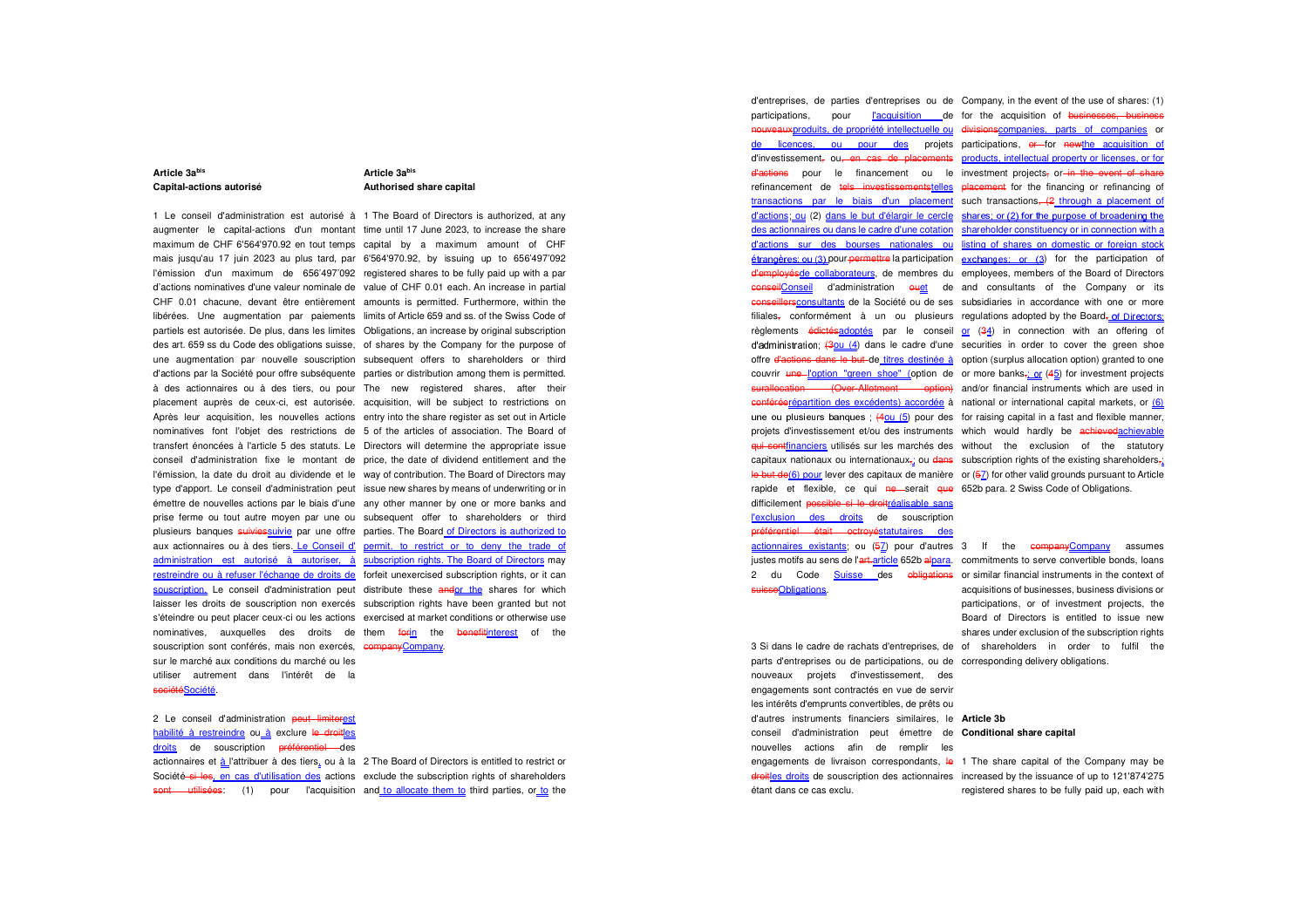#### **Article 3b Capital-actions conditionnel**

par l'émission d'un maximum de 121'874'275 <del>emption and</del> subscription <u>rights and preemptive</u> actions nominatives d'une valeur nominale de rights of the shareholders of the Company are CHF 0.01 chacune et devant être entièrement excluded in connection with the issuance of any libérées, pour un montant nominal de CHF shares, options or subscription rights thereof. 1'218'742.75, en cas d'exercice de droits The option rights for employees, members of the d'option octroyés à des employés, des membres Board of Directors and consultants are issued by du conseil d'administration et des conseillers de the Company. The terms of the options, such as la Société ou de ses filiales. <del>Le<u>En cas</u> the issue price of the shares, date of dividend</del> d'émission d'actions, d'options ou de droits de entitlement and way of contribution are souscription connexes, le</u> droit de souscription determined by the Board of Directors in the p<del>réalable et<u>ainsi que</u> le droit de souscription context of regulations. The acquisition of</del> préférentiel des actionnaires de la Société sont registered shares through the exercise of option exclus. Les droits d'option pour des employés, rights and the subsequent transfer of registered des membres du conseil d'administration et des shares are subject to the registration restrictions conseillers sont octroyés par la Société. Le of Article 5 of the Articles of Association. conseil d'administration fixe les conditions d'option, telles que le montant d'émission, la date du droit au dividende et le type d'apport dans le cadre de règlements. L'acquisition des 2 The Company's share capital may be

actions nominatives par le biais de l'exercice de increased by the issuance of up to droits d'option ainsi que tout transfert 1,563,000,000 registered shares to be fully paid subséquent des actions nominatives font l'objet up, each with a par value of CHF 0.01 to a des restrictions de transfert énoncées à l'article nominal value of CHF 15,630,000.00 by the 5 des statuts.

2. Le capital-actions de la Société est augmenté similar financial instruments or loans of the par l'émission d'un maximum de 1'563'000'000 Company or its subsidiaries that allow for d'actions nominatives d'une valeur nominale de conversion into shares of the Company, or CHF 0.01 chacune et devant être entièrement option rights granted to existing and/or new libérées, pour un montant nominal maximum de shareholders in connection with capital CHF 15'630'000.00, en cas d'exercice de droits increases. Subscription rights of shareholders de conversion ou d'option, qui ont été octroyés are excluded. The Board of Directors shall aux personnes légitimées en rapport avec determine the conversion and option terms, the l'émission d'emprunts ou d'instruments issue price and the date of dividend entitlement. financiers semblables, ou de prêts par la Société The Board of Directors is authorized to limit or ou de ses filiales et qui donne le droit à une exclude the pre-emptive rights of existing conversion en actions, ou de droits d'option qui shareholders in the event-of: (1) of the financing ont été octroyés aux actionnaires existants et/ou or refinancing of the acquisition of businesses, de nouveaux actionnaires dans le cadre <del>business divisions or<u>enterprises</u>, parts of</del> d'augmentations de capital. <del>Le droit</del>Les droits de enterprises, participations<del>,</del> or <del>for new</del> souscription préférentiel des actionnaires est investment projectsinvestments, (2) of the <del>exclusont exclus</del>. Les conditions d'exercice des financing or refinancing of the Company or its droits de conversion et/ou d'option, le montant subsidiaries, (3) of the issuance of convertibles d'émission et la date du droit au dividende and/or option bonds for the purpose of

1<sub>7</sub> Le capital-actions de la Société est augmenté Company or its subsidiaries. The rights of prea par value of CHF 0.01 to the nominal value of CHF 1'218'742.75 through the exercise of options granted to employees, members of the Board of Directors and consultants of the

exercising of conversion or option rights granted to entitled parties in connection with bonds and

d'administration. Le conseil d'administration markets (including private placements)-er, (4) for peut limiter ou exclure le droitles droits de purposes of the underwriting of such bonds and souscription <del>préférentiel<u>préférentiels</u> des other financial instruments by one or more</del> actionnaires: (1) pour le financement ou le banks with subsequent public offer. If the refinancement de l'acquisition d'entreprises, de <del>pre-emptive<u>issuance occurs in national or</u></del> parties d'entreprises–eu, de participations, ou *international capital markets, or (5) through a* pour de nouveaux projets d'investissement de la private placement. If the preemptive rights of <del>Société<u>d'investissements</u>"</del> (2) pour le existing shareholders are excluded and not even financement ou le refinancement de la Société granted indirectly, (i) convertibles or option ou de ses filiales; (3) pour l'émission d'emprunts bonds are to be issued on market terms and (ii) convertibles ou à option dans le but de the time limit for the exercising of conversion placements sur les marchés des capitaux and/or option rights must be set at a maximum nationaux ou internationaux pour of 10 years from the date of the relevant issue. l'élargissement stratégique du cercle Option rights granted to existing and/or new d'investisseurs, y compris le placement auprès shareholders in connection with capital d'un ou de plusieurs partenaires stratégiques increases shall have a time limit for exercising of(placement privé inclus);  $\frac{\partial u}{\partial t}(4)$  dans le but d'une up to 5 years. The acquisition of registered prise ferme de telles obligations et d'autres shares by the exercising of conversion or option instruments financiers par une ou plusieurs rights and the subsequent transfer of registered banques suivie d'une offre publique<u>; ou si</u> shares are subject to the registration restrictions l'émission a lieu sur des marchés de capitaux</u> of article 5 of the Articles of Association. nationaux ou internationaux: ou (5) par le biais d'un placement privé. Si le droitles droits de souscription préalable est exclupréférentiels sont exclus ou n'estne sont pas accordéaccordés indirectement: (i) les emprunts convertibles ou à option doivent être placés aux conditions du marché et (ii) la période d'exercice des droits de conversion et d'option doit être fixée à 10 ans au maximum à compter du moment de l'émission correspondante. Les droits d'options qui ont été octroyés aux actionnaires existants et **QUALLY** nouveaux actionnaires dans le cadre d'augmentations du capital ont une période d'exercice d'au maximum 5 ans. L'acquisition des actions nominatives par le biais de l'exercice de droits **Article 3c** de conversion ou d'option ainsi que tout transfert subséquent des actions nominatives font l'objet [Deleted] des restrictions de transfert énoncées à l'article 5 des statuts.

seront déterminés par le conseil placement on national or international capital

## **Article 3c**

## **Article 3d**

**Conditional share capital II** 

[Supprimé]

#### [Deleted]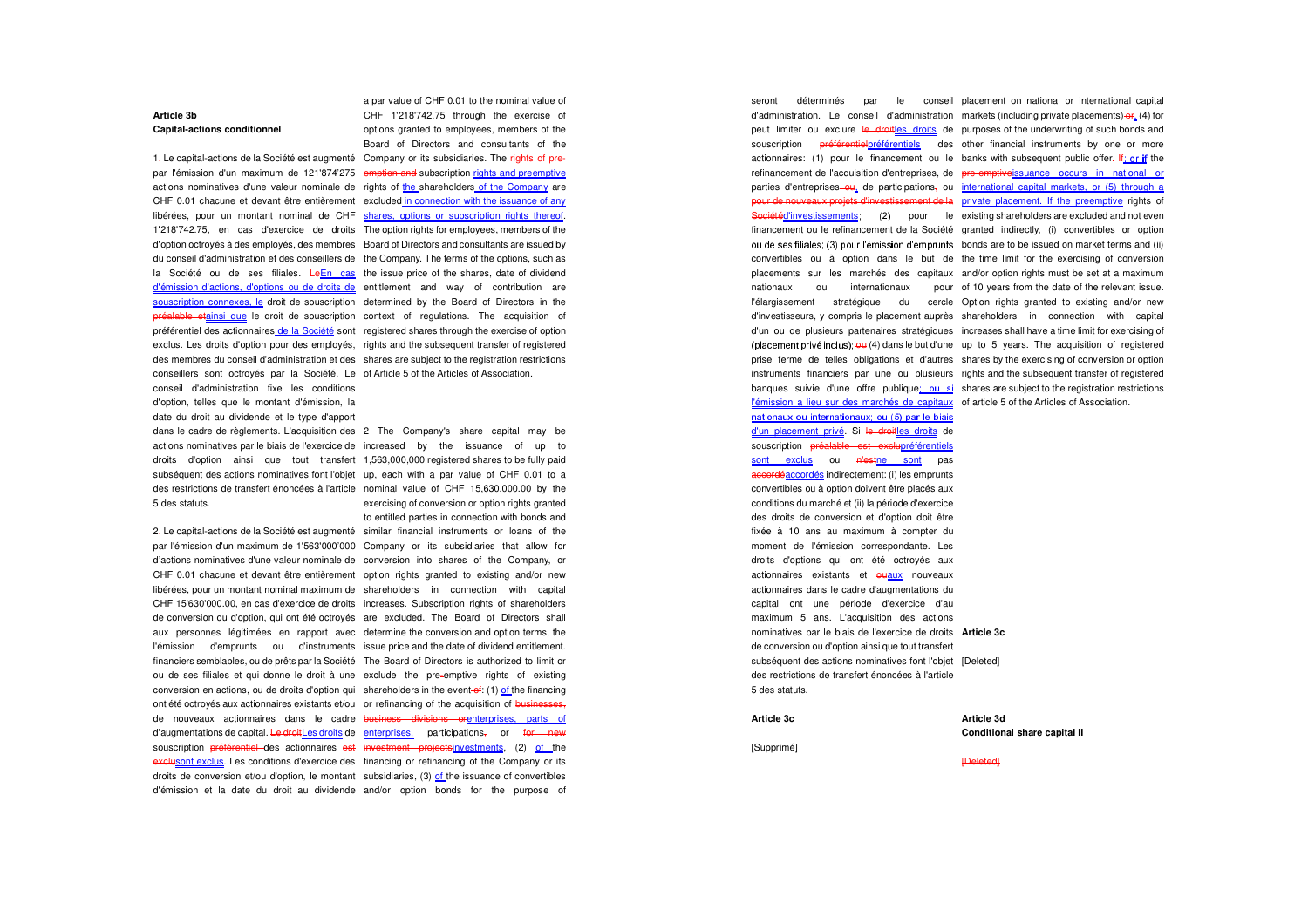| Article 3d<br><b>Capital-actions conditionnel II</b> | <b>Article 3e</b>                  |
|------------------------------------------------------|------------------------------------|
| [Supprimé]                                           | <b>[Deleted]</b>                   |
| <b>Article 3e</b>                                    |                                    |
| [Supprimé]                                           |                                    |
| [Supprimé]                                           | [Deleted]                          |
| <b>Article 3e</b>                                    | <b>Article 3e</b>                  |
| [Supprimé]                                           | [Deleted]                          |
| Article 4<br>Forme des actions                       | Article 4<br><b>Form of Shares</b> |

forme de droits-valeurs et sont gérées sous la book-entry securities. 1 Sous réserve des alinéas 4 et 6, les actions 1 The Company's registered shares are issued nominatives de la Société sont émises sous and managed subject to paragraphs 4 and 6 as forme de titres intermédiés.

2 Les actes de dispositions sur les titres 2 Regulations on book-entry securities, intermédiés, y compris la constitution de including the provision of collateral, are subject sûretés, sont soumis à la Loi fédérale sur les to the law on book-entry securitiestitres intermédiés.

3 Les titre intermédiés basés sur des actions 3 Book-entry securities based on registered nominatives de la Société ne peuvent pas être shares of the Company cannot be transferred by transférés par voie de cession. En outre, une way of assignment. Further, a security interest in sûreté sur de tels titres intermédiés ne peut pas any such book-entry securities cannot be être accordée par voie de cession.granted by way of assignment.

1 Sous réserve des alinéas 3 et 5, les actions 1 The Company's registered shares will be nominatives de la Société sont émises sous issued and managed subject to paragraphs 3 forme de droits-valeurs et sont gérées sous la and 5 as as book-entry securities. forme de titres intermédiés.

2 Les actes de dispositions sur les titres 2 Regulations on book-entry securities, intermédiés, y compris la constitution de including the provision of collateral are subject sûretés, sont soumis à la Loi fédérale sur les to the law on book entry securities. If book entry titres intermédiés. Le transfert par cession securities are transferred by assignment, this is d'actions non matérialisées dans un certificat subject to notification of the Company in order to doit être annoncé à la Société pour être valable. be valid.

3

4 La Société peut retirer du système de as book-entry securities from the custody détention les actions émises sous la forme de system. titres intermédiés. 4 The Company may withdraw shares managed

delivered to it.

45 L'actionnaire peut, pour autant qu'il soit stock book, at any time request the Company to inscrit au registre des actions, demander en tout issue a certificate of his registered shares. temps à la Société de lui établir une attestation relative à ses actions nominatives. 45 The shareholder may, if he is registered in the

5<u>6</u> L'actionnaire n'a pas de droit à l'impression 56 The shareholder has no right to print and et à la livraison de titres ou à la conversion en deliver certificates or conversions of registered une autre forme des actions nominatives émises shares issued in a specific form in another form. sous une certaine forme. Par contre, la Société The Company may however at any time issue peut à tout moment imprimer et livrer des titres certificates (individual documents and (titres individuels, certificats ou certificats certificates or global certificates) or convert globaux) ou remplacer des droits-valeurs ou des book-entry securities or certificates into a titres par une autre forme, et annuler des titres different form and cancel issued certificates

## Article 5 **Registre des actions, restrictions d'inscription, nomineesNominees**

émis qui lui sont restitués.

usufruitiers.

## Article 5 **Share register, Registration Restrictions, Nominees**

qui mentionne le nom et le prénom (pour les kept, in which the surname and the first name of 1 Il est tenu un registre des actions nominatives 1 For the registered shares a share register is personnes morales, la raison sociale), l'adresse holders and <del>beneficiariesusufructuaries</del> are et la nationalité (pour les personnes morales, le entered (for legal entities, the siège) des propriétaires et des usufruitiers. Si e<del>ompanyCompany</del> name), together with une personne inscrite au registre des actions address and nationality (for legal entities, the change son adresse, elle est tenue d'en informer registered office). Should a person entered in la Société. Tant que cette annonce n'est pas the share register change their address, they intervenue, toutes les communications par must inform the Company. Where this has not courrier sont valablement faites à l'adresse been done, all written communications are valid inscrite en dernier dans le registre des actions. if made to the address entered in the share A l'égard de la Société, seules les personnes register. In relation to the Company, only the inscrites au registre des actions sont person or entity entered in the share register is considérées comme actionnaires ou recognized as a shareholder or beneficiaryusufructuary.

2 Les acquéreurs d'actions nominatives sont 2 Purchasers of registered shares will be inscrits sur demande au registre des actions entered *intoupon request in* the share register as comme en tant qu'actionnaires avec droit de vote, s'ils déclarent expressément avoir acquis declare that they have acquired these registered ces actions nominatives en leur propre nom et shares in their own name and enfor their own

shareholders</u> with voting rights if they explicitly

3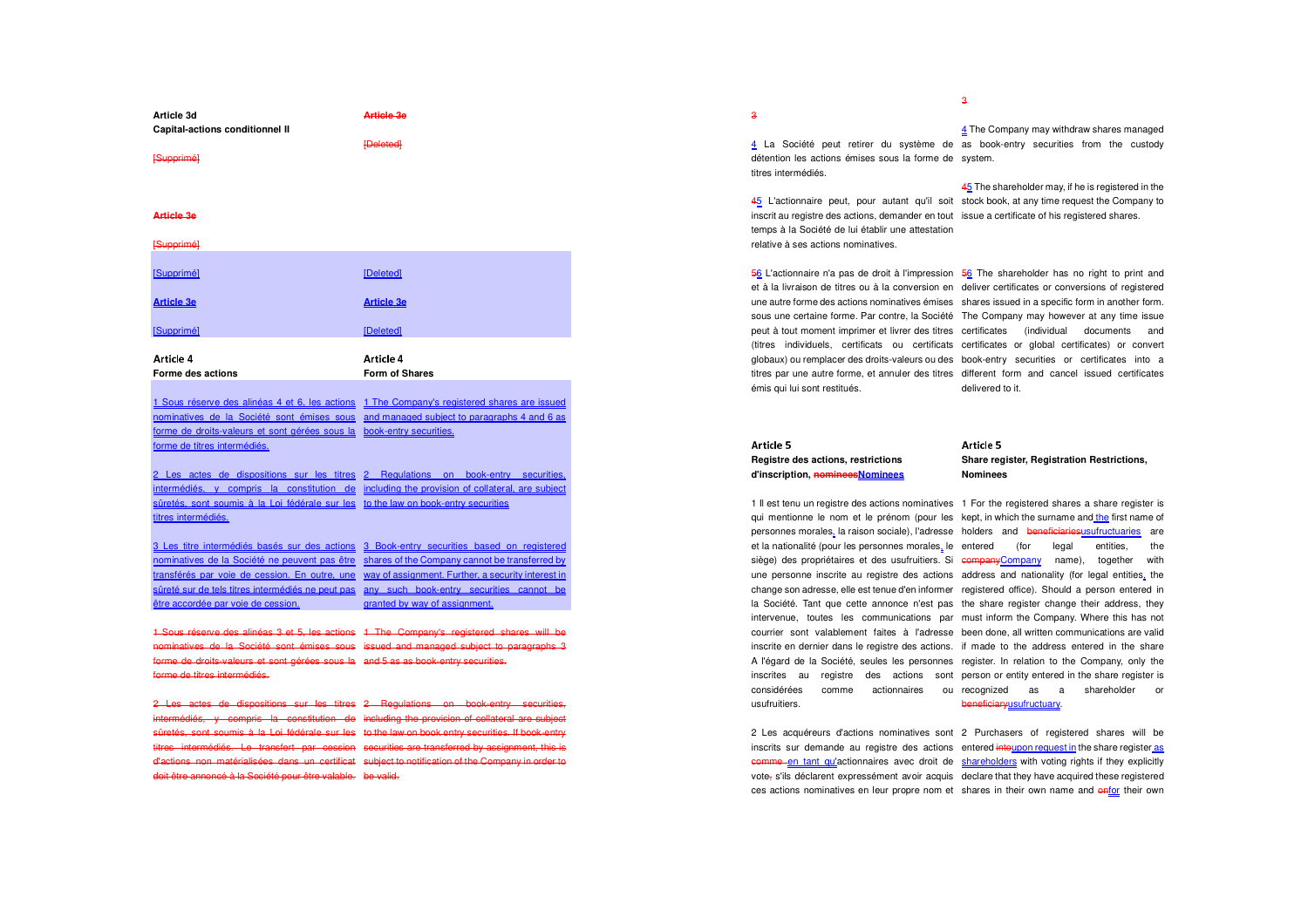pour leur propre compte.<del>-Si l'acquéreur refuse</del> account. <del>If the purchaser is not willing to make</del> de faire une telle déclaration, le conseil such a declaration, the Board of Directors may d'administration peut refuser l'inscription avec refuse registration with voting rights.droit de vote.

3 La restriction d'inscription prévue par l'alinéa 2 3 The registration restriction set out in paragraph s'applique également aux actions souscrites ou 2 shall also apply to shares subscribed or acquises de façon dérivée par l'exercice d'un acquired through the exercising of a derivative droit de souscription, d'un droit d'option ou d'un subscription, aption or conversion right.3 droit de conversion.3 Nonobstant ce qui Notwithstanding the foregoing, the Board of précède, le conseil d'administration peut inscrire Directors may register persons who do not des personnes qui ne déclarent pas avoir acquis declare that they have acquired their registered leurs actions nominatives en leur propre nom et shares in their own name and for their own pour leur propre compte (chacune de ces account (each such person a "Nominee") as personnes étant un "Nominee") en tant shareholders with voting rights in the share qu'actionnaires avec droit de vote dans le register of the Company with respect to a registre des actions de la Société pour un number of registered shares of the Company nombre d'actions nominatives de la Société qui that represents up to 2% of the share capital of représente jusqu'à 2% du capital-actions de la the Company registered in the commercial Société inscrit au registre du commerce. Le register. The Board of Directors may further conseil d'administration peut également inscrire register a Nominee as a shareholder with voting un Nominee en tant qu'actionnaire avec droit de rights beyond the 2% limit referred to above if vote au-delà de la limite de 2% susmentionnée the relevant Nominee undertakes to si le Nominee concerné s'engage à communicate to the Company, upon request, communiquer à la Société, sur demande, le nom the surname and first name (for legal entities, et le prénom (pour les personnes morales, la the company name), together with the address raison sociale), ainsi que l'adresse (pour les (for legal entities, the registered office) of the personnes morales, le siège social) des persons for whose account the relevant personnes pour le compte desquelles le Nominee holds 2% or more of the share capital Nominee concerné détient 2% ou plus du of the Company registered in the commercial capital-actions de la Société inscrit au registre register, and the number of registered shares of du commerce, ainsi que le nombre d'actions the Company held by the relevant Nominee for nominatives de la Société détenues par le the account of such persons. Nominee concerné pour le compte de ces personnes.

4 Après avoir entendu l'actionnaire <del>ou le</del> 4 The Board of Directors may, after hearing the nominee inscrit concerné, le conseil registered shareholder or nomineeconcerned, d'administration peut le cas échéant radier <del>des</del> where appropriate, remove <del>entries from<u>the</u></del> inscriptions faitesl'inscription de cet actionnaire registration of such shareholder as a en tant qu'actionnaire avec droit de vote au shareholder with voting rights in the share registre des actions avec effet <del>au jour</del> register with retroactive effect to the date of derétroactif à la date d'inscription si l'inscription, registration if the registration was made on the lorsque cette dernière est intervenue à cause a basis of false or misleading information or in the été faite sur la base d'informations event of a breach of the agreement between the erronéesfausses ou trompeuses ou en cas de companyCompany and the violation <del>de la conventiondu contrat</del> entre la nomineeshareholder concerned. The party Société et le nomineel'actionnaire concerné. concerned must be informed immediately of the

cancellation.

L'intéressé doit être-immédiatement informé de la radiation.

5 Le conseil d'administration fixeétablit les 5 The Board of Directors establishes the la règle concernant les Nominees. Le conseil directors may delegate its duties. d'administration peut déléguer ses tâches.

 principes concernant l'inscription de nominees principles relating to registration of et édicte les réglementations nécessaires pour nomineesdetails and adoptsissues the l'observation des dispositions qui précèdent. provisionsinstructions</u> necessary for compliance Sont considérées comme nominees au sens de with the above regulations. Nominees in the cette disposition, les personnes qui ne déclarent sense of this provision are considered to be pas expressément dans la demande persons who do not expressly declare in the d'inscription détenir les actions pour leur propre application for registration that they have compte et avec lesquelles la Société a conclu acquired the shares for their own account, and une convention correspondante.détails et émet with whom the Company has concluded a les instructions nécessaires au respect des corresponding agreementpreceding provisions. dispositions précédentes. Dans des cas In special cases, it may grant exemptions from particuliers, il peut accorder des dérogations à the rule concerning Nominees. The board of

6 Le conseil d'administration indique dans la 6 The Board of Directors announces in the convocation à l'assemblée générale le jour de invitation to the General Meeting the closing référence de l'inscription dans le registre des date for entry in the share register for actions pour la participation et le droitles droits participation and voting rights. de vote à l'assemblée générale.

#### Article 6 23456789**Offre publique d'acquisition**

#### Article 6 . . . . . . **Public takeover bid**

 d'acquisition conformément aux dispositions de accordance with the provisions of Article 135 of L'acquéreur d'actions de la Société n'est pas A purchaser of shares in the Company is not tenu de présenter une offre publique obliged to make a public purchase offer in l'art. 135 de la Loi sur l'infrastructure des the Financial Market Infrastructure Act (FMIA). marchés financiers (LIMF).

| III. Organes de la Société      | III.<br>Company organization                         |
|---------------------------------|------------------------------------------------------|
| Article 7<br>Organes            | Article 7<br>Organs                                  |
| Les organes de la Société sont: | The organs of the company Company are as<br>follows: |
| A. l'assemblée générale         | A. <b>Annual</b> General Meeting                     |
| B. le conseil d'administration  | <b>B. Board of Directors</b>                         |
| C. l'organe de révision         | C. Auditors                                          |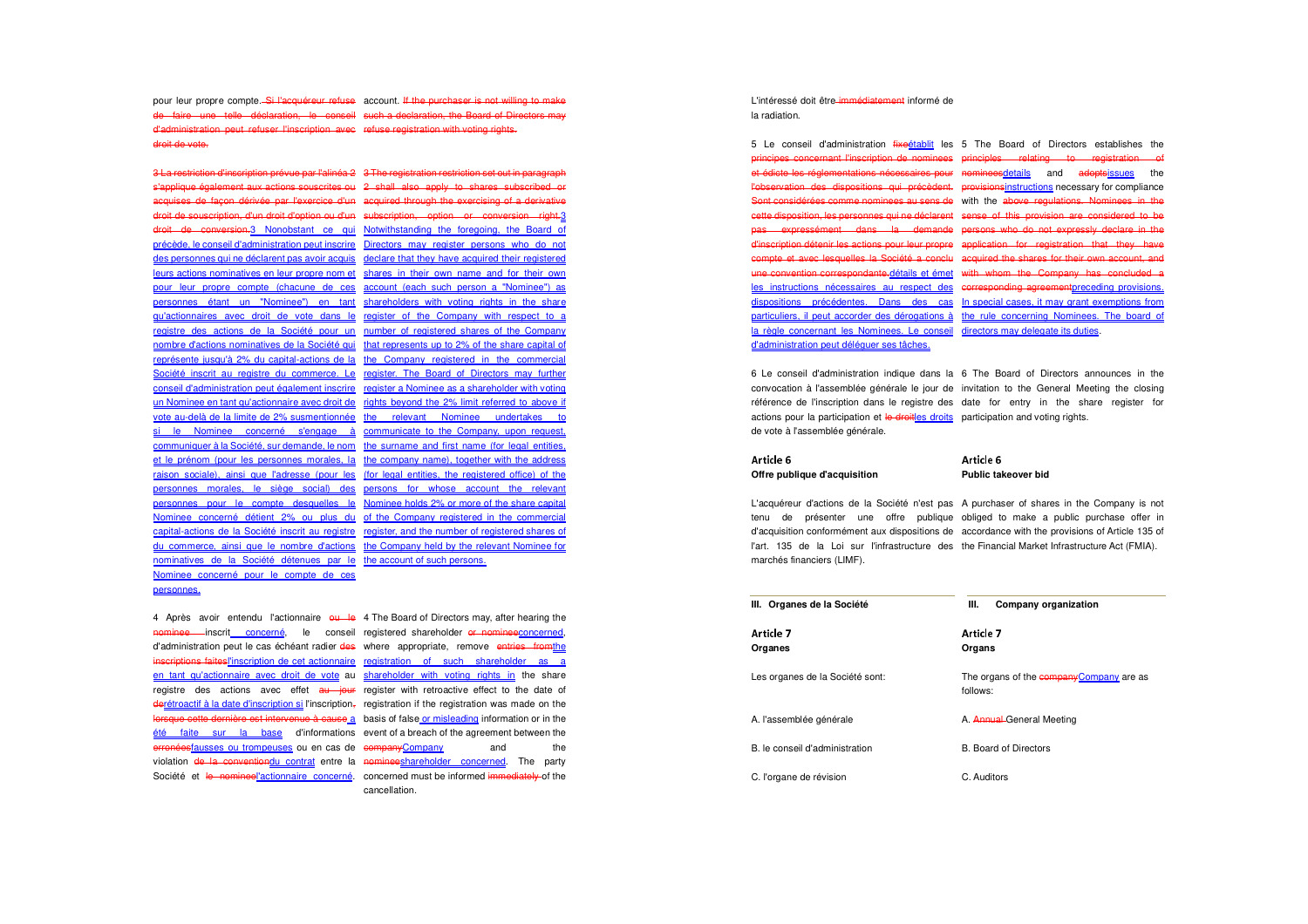| А. | Assemblée générale |  |  |  |
|----|--------------------|--|--|--|
|    |                    |  |  |  |
|    |                    |  |  |  |

Article 8 ;<=>?@AB

Article 8

**Powers** 

**A.** General Meeting

**Pouvoirs** 

prévus par la loi.

 inalienable powers decreed by law. L'assemblée générale est le pouvoir suprême The supreme organ of the company Company is de la société. Elle a les droits intransmissibles the General AssemblyMeeting. It shall have the

Article 9 ;<=>?@AC**Assemblées générales ordinaires et extraordinaires** 

Article 9 ;<=>?@AC**Ordinary and Extraordinary General Meetings** 

 année dans les six mois qui suivent la clôture de within six months after the close of the financial 1 L'assemblée générale ordinaire a lieu chaque 1 The Annual General Meeting takes place l'exercice. year.

2 Les assemblées générales extraordinaires ont 2 Extraordinary General Meetings take place lieu lorsque le conseil d'administration ou when the Board of Directors or the Auditors l'organe de révision estime que cela est deem this to be appropriate, or as decided by a nécessaire ou par décision d'une assemblée general meetingGeneral Meeting. In addition, générale. Au surplus, les actionnaires shareholders representing at least 10 percent of représentant ensemble 10 <del>pourcent</del>pour cent au the share capital, may jointly request the calling moins du capital-actions peuvent requérir par of an extraordinary <del>general meetingGeneral</del> écrit la convocation d'une assemblée générale Meeting, in writing specifying the items to be extraordinaire, en indiquant l'objet à porter à discussed, and the proposal, and in the case of l'ordre du jour et les propositions, ou, dans la elections, the name of the proposed candidate. mesure où il s'agit d'élections, en indiquant les noms des candidats proposés.

| Article 10  | Article 10  |
|-------------|-------------|
| Convocation | Convocation |

personnes <del>indiqués<u>indiquées</u> p</del>ar la loi. conseil d'administration ou par les organes et les the Board of Directors or by the organs and

 people designated by law. 1 L'assemblée générale est convoquée par le 1 The General Assembly Meeting is convened by

2 <del>La convocation</del>L'assemblée générale est 2 The meeting is called by a single faiteconvoquée par <del>publication unique dans</del> announcement in the Swiss Commercial l'organe de publicationune seule annonce dans Gazette. Registered shareholders may in la feuille officielle suisse du commerce. Les addition be informed in writing. In the actionnaires nominatifs peuvent au surplus être convocation, the agenda as well as the informés par courrier simple à l'adresse inscrite proposals of the Board of Directors and the en dernier dans le registre des actions. Sont shareholders who requested a General Meeting mentionnés dans la convocation de l'assemblée or the listing of an item on the agenda are to be générale les objets portés à l'ordre du jour, ainsi announced. que les propositions du conseil d'administration

et des actionnaires qui ont demandé la convocation de l'assemblée ou l'inscription d'un objet à l'ordre du jour.

être mentionné dans la convocation.

3 Le rapport de gestion et le rapport de révision 3 At least twenty days before the Annual General doivent être mis à la disposition des actionnaires Meeting, the Annual Report and the Audit Report au siège de la société<u>Société</u>, au moins 20 jours are to be presented at the companyCompany's avant l'assemblée générale ordinaire. Cela doit head office for inspection by the shareholders. This must be mentioned in the convocation.

4 Les propriétaires ou les représentants de la 4 The owners or representatives of all shares totalité des actions peuvent, s'il n'y a pas may, if no objection is raised, hold a <del>general</del> d'opposition, tenir une assemblée générale sans <del>meeting<u>General Meeting</u> without compliance</del> observer les formes prévues pour sa with the prescribed formalities for convening convocation (assemblée universelle). Aussi (Shareholders'General Meeting). This meeting longtemps que les propriétaires ou les can validly discuss and decide upon any matters représentants de la totalité des actions sont within the remit of the General Assembly Meeting présents, cette assemblée a le droit de délibérer provided that the holders or representatives of et de statuer valablement sur tous les objets qui all the shares are present. sont du ressort de l'assemblée générale.

## Article 11 **Ordre du jour**

Article 11 **Agenda** 

 nominale d'au moins CHF 1'000'000 ou au CHF 1,000,000 or at least 10 percent of the 1 Un ou plusieurs actionnaires qui représentent 1 Shareholders representing either alone or ensemble des actions totalisant une valeur together shares with a nominal value of at least moins 10 pourcent pour cent du capital-actions share capital may request the inclusion of an peuvent requérir l'inscription d'un objet à l'ordre agenda item. The inclusion of the agenda item du jour. La réquisition de l'inscription d'un objet must be applied for in writing to the Board of à l'ordre du jour doit être faite au conseil Directors at least 45 days before the meeting d'administration par écrit au moins 45 jours and shall specify the agenda item and the avant l'assemblée, avec indication de l'objet à shareholders' proposals. inscrire à l'ordre du jour et les propositions des actionnaires.

2 Aucune décision ne peut être prise sur des 2 The General Meeting cannot take any objets qui n'ont pas été dûment portés à l'ordre decisions regarding applications for items not du jour, à l'exception des propositions de duly announced; exceptions to this ar convoquer une assemblée générale applications for the convening of an extraordinaire ou d'instituer un contrôle spécial. extraordinary general meetingGeneral Meeting

or the conducting of a special audit.

3 Il n'est pas nécessaire d'annoncer à l'avance 3 Requests for items to be included on the les propositions entrant dans le cadre des objets agenda and for discussion without the taking of portés à l'ordre du jour ni les délibérations qui ne a decision do not require prior notice. doivent pas être suivies d'un vote.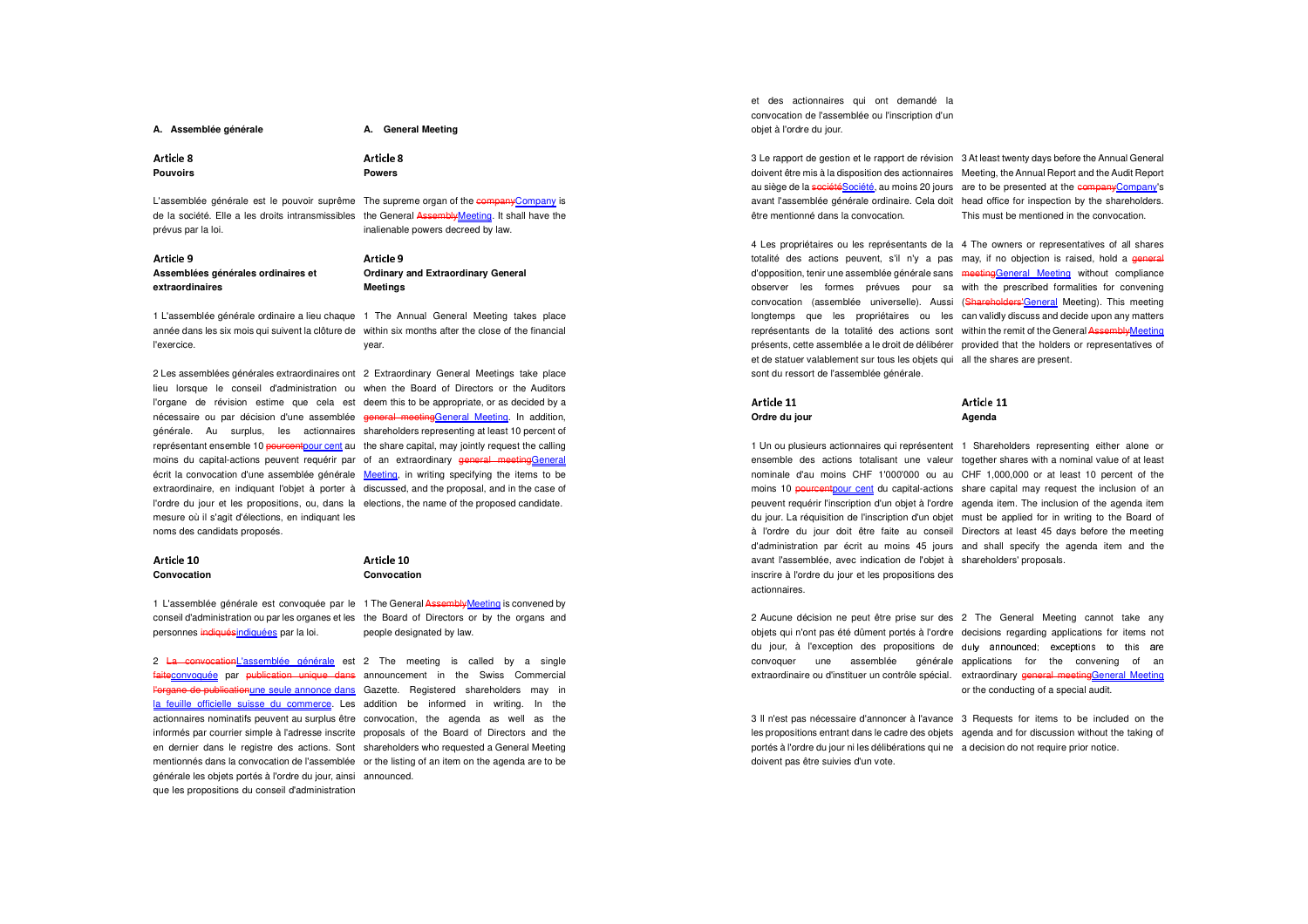#### Article 12 ;<=>?@ADW

**Présidence de l'assemblée générale, représentation, scrutateurs, procès-verbal** 

#### Article 12 ;<=>?@ADW**Chair of the General AssemblyMeeting, Representatives, Vote Counters, Minutes**

1 L'assemblée générale est présidée par le 1 The Chairman of the Board of Directors shall

 président du conseil d'administration ou, à preside at the General Meeting, and in his défaut de celui-ci, par <del>le vice-président<u>un</u> absence the Vice-Chairmanany member</del> of the membre du conseil d'administration. Lorsque ce Board of Directors. If he too isthey are absent dernier estces derniers sont également too, the Chairmanchairman is elected by the absentabsents, un président du jour sera General AssemblyMeeting. désigné par l'assemblée générale.

2 Le président dispose de toutes les compétences nécessaires pour assurer un déroulement ordonné et régulier de l'assemblée générale.

2 The chairman has all the powers and authority necessary for the proper conducting of the

3 Le président de l'assemblée désigne un General-<del>Assembly<u>Meeting</u>.</del> secrétaire et les scrutateurs, qui ne doivent pas nécessairement être actionnaires.

4 Le conseil d'administration veille à la rédaction du procès-verbal, lequel doit être signé par le président et le secrétaire de l'assemblée. Le 3 The <del>Chairmanchairman</del> appoints a recording procès-verbal mentionnera les décisions et le secretary and scrutinizer, who do not need notto résultat des élections, de même que les be shareholders. déclarations dont les actionnaires demandent l'inscription.

> 4 The Board of Directors is responsible for the keeping of writing the minutes, which are to be signed by the chairman and the secretary. The minutes shall give information about decisions and elections and to declarations made on record by the shareholders.

#### . . . . . . . **Droit de vote, représentation**

#### . . . . . . . **Voting rights, Representation**

vote donne droit à une voix. Les droits de vote one vote. Voting rights and appurtenant rights 1 Chaque action qui est inscrite au registre des 1 Each share registered as a share with voting actions en tant qu'action assortie d'un droit de rights in the share register gives entitlement to et les droits annexes qui y sont associés ne associated therewith may be exercised in peuvent être exercés à l'égard de la société par relation to the Company by a shareholder, un actionnaire, un usufruitier d'actions ou une usufructuary of shares or nominee only to the personne désignée que dans la mesure où cette

#### personne est inscrite au registre des actions en extent that such person is recorded in the share tant qu'actionnaire ayant les droit de vote.register as a shareholder with voting rights.

électronique). Toutes les actions détenues par represented by only one personrepresentative que par <del>une seule personne</del>un seul representative.per.share. représentant. La Société n'accepte qu'un seul représentant par action.

2 Un actionnaire ne peut être représenté à 2 A shareholder may only be represented at the l'assemblée générale que par son représentant General Meeting of shareholders by his legal légal, qui ne doit pas nécessairement être representative, who does not have to be a actionnaire, <u>ou par le biais d'une procuration</u> shareholder, <u>or by means of a written or</u> écrite ou électronique, ou par un autre electronic proxy, or another shareholder with actionnaire ayant <del>le droit</del>les droits de vote, ou voting rights, or the vetingindependent proxy (by par le représentant indépendant des droits de way of a written or electronic proxy). All shares vote (par biais d'une procuration écrite ou held by aone shareholder shallmust be un actionnaire ne peuvent être représentées The Company shall only accept one

instructions par voie électronique.

3 Le conseil d'administration peut prendre les 3 The Board of Directors may issue the dispositions relatives à la participation à procedural rules regarding admission to the l'assemblée générale, à la représentation et la general meetingGeneral Meeting, reconnaissance de procuration, ainsi que celles representation and the recognition of proxies as relatives à l'utilisation de procurations et well as the grant of proxies and instructions by electronic means.

4 L'assemblée générale élit chaque année le 4 The General Meeting elects the <del>Independent</del> représentant indépendant pour un mandat qui Proxyindependent proxy annually. The term of s'achève à la fin de l'assemblée générale office ends with the conclusion of the next ordinaire suivante. Le représentant indépendant ordinary General Meeting. Re-election is est rééligible. possible.

5 Lorsque la Société n'a pas de représentant 5 If the Company does not have an <del>Independent</del> indépendant pour quelque raison que ce soit, le Proxyindependent proxy for whatever reason, conseil d'administration le désigne en vue dele the Board of Directors shall appoint the représentant indépendant pour la prochaine Independent Proxyindependent proxy for the assemblée générale des actionnaires.

. . . . . . . **Décisions, élections** 

. . . . . . . **Decisions, Elections** 

 actionnaires présents ou des actions present or the shares represented. 1 L'assemblée générale est habilitée à prendre 1 The General Meeting forms a quorum ses décisions quel que soit le nombre des regardless of the number of shareholders représentées.

2 Si la loi ou les statuts n'en disposent pas 2 The General Meeting shall pass its resolutions autrement, l'assemblée générale prend ses and carry out its elections with an absolute décisions et procède aux élections à la majorité majority of the votes cast, excluding abstentions, absolue des voix attribuées aux actions blank and invalid votes, provided that the law or représentées, abstraction faite des abstentions the articles of association contain no provisions

next Shareholders'General Meeting.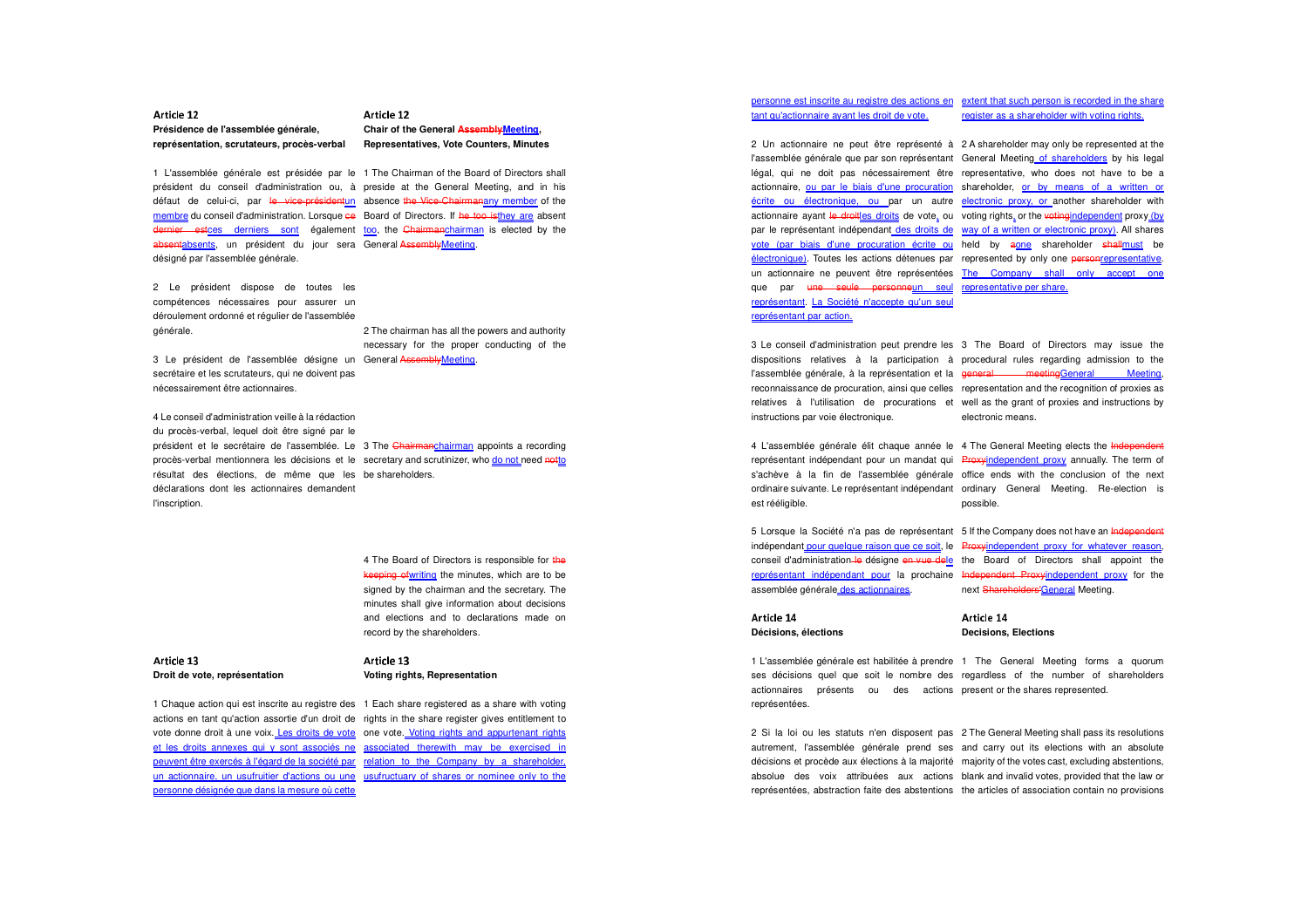et des bulletins blancs ou nuls. Si une élection to the contrary. In case of elections, if an election n'aboutit pas au premier tour et s'il y a plusieurs is not made in the first-round of voting and if candidats en lice, la majorité relative suffit au more than one candidate is available, a relative second tour. majority is sufficient in the second round.

3 En cas d'égalité des voix, le président de 3 <del>The<u>ln case of equal votes, the</u> ch</del>airman has l'assemblée n'a pas voix prépondérante.

no casting vote.

4 Les décisions et les élections interviennent à 4 Decisions are taken by open vote in the main levée, à moins que l'assemblée générale General Meeting, unless the General Meeting ne décide de prendre les décisions ou de approves a written vote or the procéder aux élections par bulletin secret ou que <del>Chairman<u>chairman</u> orders such. Voting can also</del> le président de l'assemblée ne l'ordonne. Le be carried out electronically on the orders of the président de l'assemblée peut ordonner qu'il soit Chairmanchairman. The Chairmanchairman procédé aux décisions ou élections par voie may have an open vote repeated at any time by électronique. Le président de l'assemblée peut a written or electronic ballot, where, in his toujours remplacer une décision ou une élection opinion, there are doubts about the vote. In this à main levée par une délibération à bulletin case, the previous vote is considered not to secret, s'il estime qu'il y a un doute quant au have occurred. résultat du vote. Si tel est le cas, la délibération antérieure à main levée est réputée n'avoir pas eu lieu.

#### Article 15 Article 15 ;<=>?@ADZ;<=>?@ADZ**Décisions importantes Important decisions**

 représentées et la majorité absolue des valeurs represented and an absolute majority of the 1 Une décision de l'assemblée générale 1 A decision by the General Meeting recueillant au moins les deux tiers des voix consolidating at least two thirds of the votes

- 1. La modification du but social:
- 2. <del>L'introduction d'</del>La création et la 2. The <del>introduction</del>creation and abolition of suppression des actions à droit de vote privilégié:
- 3. La restriction de la transmissibilité des actions nominatives;
- du capital-**actions** 4. L'augmentation autorisée ou conditionnelle
- des fonds propres par conversion d'un nature ou en vue d'une reprise de biens 5. L'augmentation du capital-actions au moyen excédent de capital, contrepar apport en etl'acquisition d'actifs, ou par l'octroi d'avantages particuliers<u>de privilèges</u> 6. The restriction or abolition of subscription spéciaux
- 6. La limitation ou la suppression du droit de 7. The <del>transferrelocation</del> of the–<del>headquarters</del> souscription préférentiel:
- 7. Le transfert du siège de la société;
- nominales représentées est nécessaire pour : share par values represented is required for:
	- 1. A change in the corporate purpose:
	- shares with privileged voting sharesrights 3. Restrictions Restriction on the transferability of registered shares:
	- 4. Authorized or conditional capital increase;
	- investmentthrough the conversion of capital surplus, through contribution in kind or for 5. Capital increase from equity for the purpose of acquisition of assets-and, or the granting of special privileges;
	- rights:
	- $of$  the company:



;<=>?@ADs

Article 16

3

 2 Les décisions concernant la fusion, la scission 2 Decisions on mergers, divisions and dispositions de la Loi Suisse sur la fusion.

et la transformation sont régies par les transformations shall be governed by the provisions of the Swiss merger law.

3 Les dispositions statutaires qui prévoient pour 3 Provisions of the articles of association that la prise de certaines décisions une plus forte specify a majority greater than that decreed by majorité que celle prévue par la loi ne peuvent law for the taking of certain decisions shall only être adoptées ou modifiées qu'à la majorité be introduced or modified with the specified prévue. majority.

**B. Conseil d'administration B. Board of Directors** 

#### Article 16 ;<=>?@ADs

**Election, durée des fonctions, constitution Election, Term of Office, Constitution** 

2 Si le conseil d'administration est composé de plus d'1 (un) membre, il élit un président et, 2 If the Board of Directors is composed of more

3

2 Lorsque la fonction de président du conseil d'administration est vacante, le conseil d'administration désigne le vice-président ou éventuellement un autre membre comme nouveau président pour la période allant jusqu'à la fin de l'assemblée générale ordinaire suivante.

43 Sous réserve de l'élection du président du conseil d'administration et des membres du

 membres, élus individuellement par l'assemblée members, elected annually and individually by 1 La <del>société</del>Société est gérée par un conseil 1 The Company is managed by a Board of d'administration composé d'1 (un) ou plusieurs Directors composed of 1 (one) to more générale chaque année pour un mandat qui the <del>ShareholdersGeneral</del> Meeting for a term of s'achève à la fin de l'assemblée générale office extending until completion of the next ordinaire suivante. Une réélection est possible. ordinary Shareholders meetingGeneral Meeting. Re-election is possible.

éventuellement, un vice-président et/ou un than 1 (one) member, it shall elect a chairman, secrétaire, qui n'a pas besoin d'être un membre. possibly a vice-chairman and/or a secretary. The latter need not be a member of the Board of **Directors** 

> 2 If the office of the Chairmanchairman is vacant, the Board of Directors shall appoint a new **Chairmanchairman** from among its members for the remaining term of office.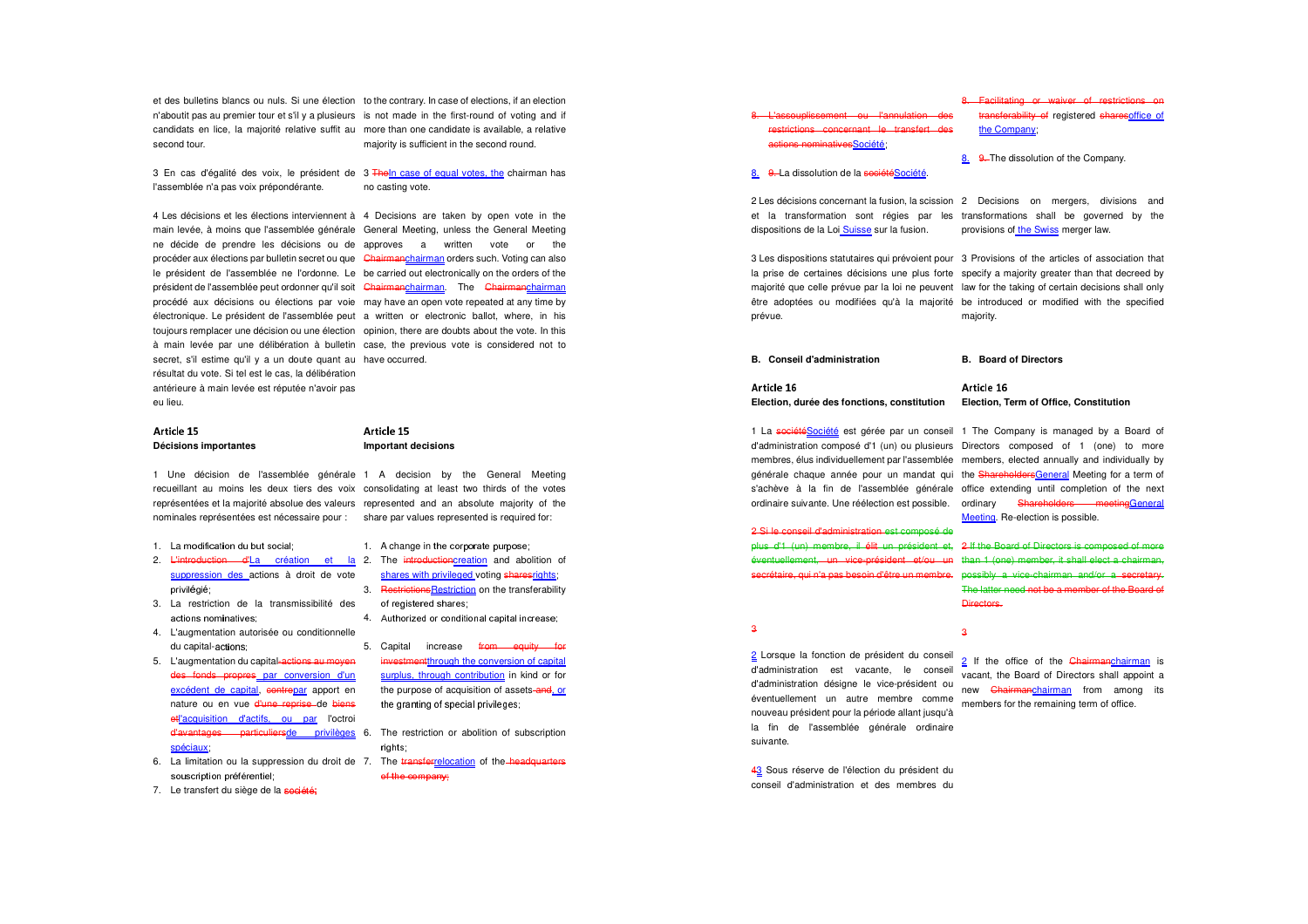comité de nomination et de rémunération, le conseil d'administration se constitue lui-même. 43 Except for the election of the LeSi le conseil d'administration est composé de Chairmanchairman and the members of the plus d'1 (un) membre, il élit un président et, nomination and compensation committee by the éventuellement, un vice-président<del>. Il élit par ShareholdersGeneral</del> Meeting, the Board of ailleurs un ou plusieurs secrétaires et/ou un Directors shall constitute itself. The Board of secrétaire, qui <del>ne doivent</del>n'a pas <del>Directors-shall-elect-one-Vice-Chairman. The</del> nécessairement—besoin d'être membres du Board of Directors shall appoint itslf the Board of conseil d'administrationun membre.

ailleurs, dans les limites de la loi et des statuts, The latter need not need to be a member of the son organisation et les modalités de prise de ses Board of Directors. décisions dans un règlement d'organisation.

54 Le conseil d'administration définit par vice-chairman and/or a secretary<del>, who does</del>. Directors is composed of more than 1 (one) member, it shall elect a chairman, possibly a

54 The Board of Directors arranges moreover.

subject to law and the articles of association, its own organization and decision-making by means of regulations.

#### ;<=>?@ADt**Pouvoirs et compétences** ;<=>?@ADt**Functions and powers**

 personnes chargées de la gestion. management. 1 Le conseil d'administration exerce la haute 1 The Board is responsible for the leadership of direction de la Société et la surveillance sur les the Company and the monitoring of its

2 Le conseil d'administration peut prendre des 2 The Board of Directors may take decisions on décisions sur toutes les affaires qui ne sont pas all matters that are not delegated by law or the attribuées par la loi ou les statuts à l'assemblée articles of association to the General générale. Il gère les affaires de la Société, dans AssemblyMeeting. It shall lead all operations of la mesure où il n'en a pas délégué la gestion. Il the Company, where it has not delegated its représente la sociétéSociété vis-à-vis des tiers management. It represents the et s'occupe de toutes les affaires dont la <del>companyCompany</del> externally and attends to all responsabilité n'est pas, en vertu de la loi, des matters that are not under the law, articles of statuts ou du règlement, du ressort d'un autre association or regulations of the Company organe de la sociétéSociété. delegated to another body.

3 Le conseil d'administration peut, sur la base d'un règlement d'organisation, déléguer tout ou partie de la gestion de la Société à une ou plusieurs personnes, membres du conseil d'administration ou des tiers qui ne doivent pas 3 The Board of Directors may, in accordance nécessairement être actionnaires. Le règlement with organizational rules, assign the Company d'organisation fixe les modalités de la gestion, management or individual parts thereof to one détermine les postes nécessaires à cet égard, or more persons, members of the Board of en définit les attributions et règle en particulier Directors or third parties, who do not need notto l'obligation de rendre compte.

 be shareholders. The organizational rules regulate the management, the posts positions

required for it, definesdefine their tasks and in particular regulatesregulate reporting.

## Article 18 **Décisions, procès-verbal**

Le président ou, en cas d'empêchement, le vice-1 The chairman or, should he be unable to do téléphone ou par vidéoconférence.

Article 18 **Decisions, Minutes** 

 d'administration convoque les réunions du the Board of Directors shall convene meetings président ou tout autre membre du conseil so, the vice-chairman or any other member of conseil d'administration si et quand le besoin of the Board of Directors if and when the need s'en fait sentir ou lorsqu'un membre en indiquant arises or whenever a member indicating the les raisons en fait la demande par écrit. Les reasons so requests in writing. Meetings may réunions peuvent également se tenir par also be held by telephone or video conference.

12 Le conseil d'administration <del>délibère</del> 12 The Board of Directors forms a quorum if a valablement lorsqueatteint le quorum si la majority of its members are present. Decisions majorité de ses membres <del>est présente. La prise via telephone, video conferencing or electronic</del> de décisions est valable par conférence media are permitted, provided that no member téléphonique ou vidéo-conférence, ou par tout requests that a session be held. TheFor autre moyen de communication électronique, resolutions related to capital increases. pour autant qu'aucun membre n'exige la tenue mergers, demergers or subsequent payments of d'une réunion. Lasont présents. Pour les capital, the presence of one member of the résolutions relatives aux augmentations de Board of Directors is sufficient <del>in case a decision</del> capital, aux fusions, aux scissions ou aux limited to an increase of capital and to the paiements ultérieurs du capital, la présence d'un related changes to the articles of association seul membre suffit lorsqu'il s'agit uniquement de has to be made. constater l'exécution d'une augmentation de capital et de décider des modifications statutaires qui y sont liéesdu conseil d'administration est suffisante.

majorité des voix des membres présents. En cas vote. d'égalité des voix, le président a voix prépondérante.

23 Sous réserve des dispositions du règlement 23 Subject to the provisions of the organizational d'organisation, le conseil d'administration se rules, the Board of Directors meets as often as réunit aussi souvent que les affaires l'exigent et business requires and as often as is requested aussi souvent que l'un de ses membres en fait by a member. Subject to the provisions of the la demande. Sous réserve des dispositions du organizational rules, decisions are made by règlement d'organisation, le conseil majority vote of members present. In the event d'administration prend ses décisions à la of a tie, the <del>Chairmanchairman</del> has the casting

#### 3 En présence d'une proposition rédigée, la

prise de décision par voie circulaire est 3 If a written application is duly filed, the decision autorisée, par courrier postal, fax ou may be made by means of a circular letter, transmission de données électroniques, à moins facsimile or electronic transmission provided no qu'un membre n'exige une délibération orale. member requests verbal deliberation. A Une décision par voie circulaire nécessite resolution by circular requires the consent of all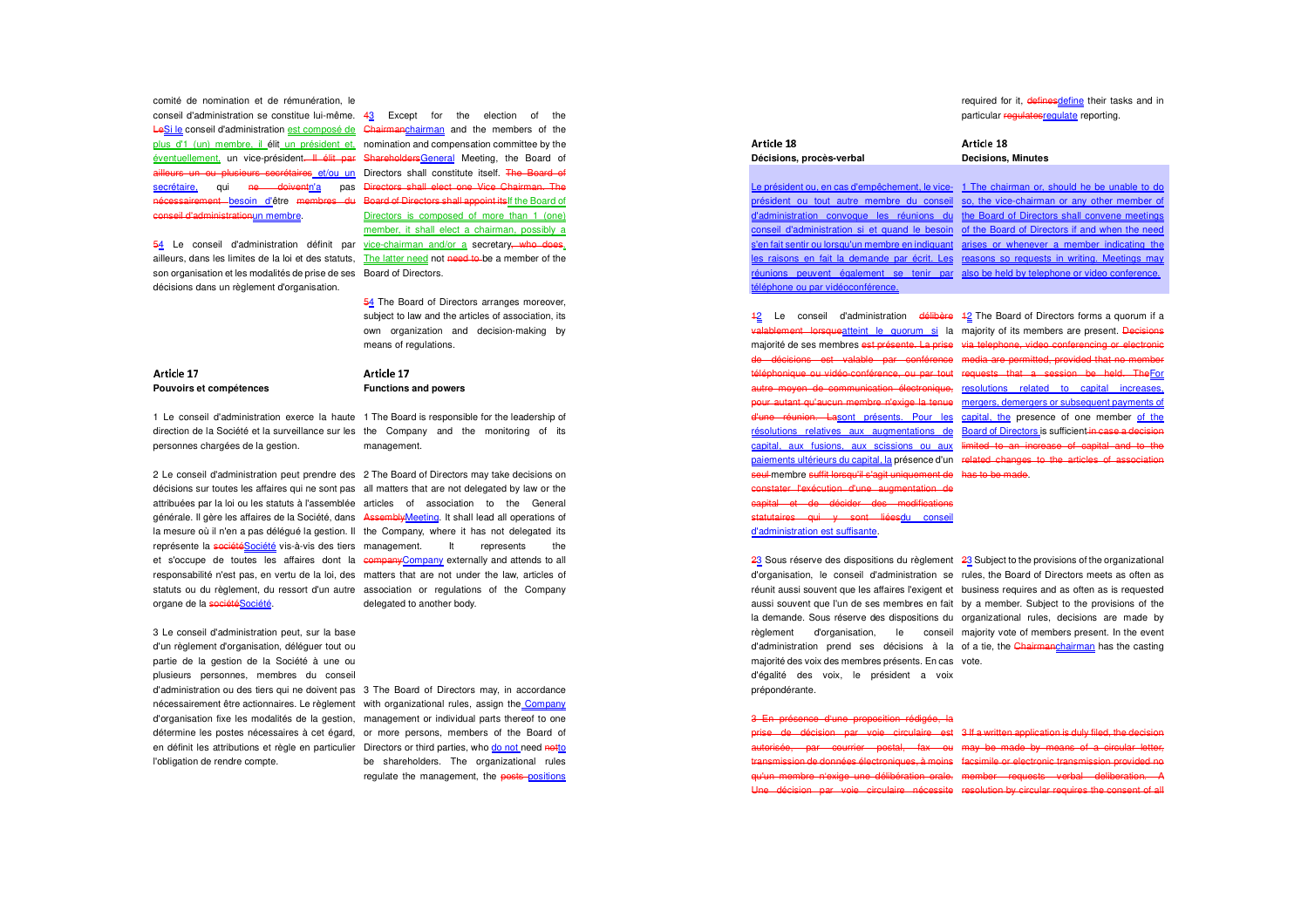l'accord écrit de tous les membres du conseil d'administration, la signature de différents different copies of the decision.exemplaires de la décision étant possible. members, in which signing can take place on

## 4 Les délibérations et les décisions du conseil

 d'administration sont consignées dans un 4 Advises and decisions are recorded in a procès-verbal signé par le président et le protocol, signed by the Chairman and the Secretary.

#### **C. Comité de nomination et de rémunération du conseil**

secrétaire.

**d'administration**

#### **C. Nomination and Compensation Committee of the Board of Directors**

4 Les résolutions du conseil peuvent, dans la 4 Resolutions of the Board of Directors can, as mesure où la loi n'en dispose pas autrement, far as not stated otherwise by law, be adopted être adoptées par circulaire en utilisant le fax, le by circular using fax, conventional mail, e-mail courrier conventionnel, le courrier électronique or other means of transmission which allow for a ou d'autres moyens de transmission qui verification of the resolution through text, unless permettent une vérification de la résolution par a member demands verbal consultation.le texte, à moins qu'un membre ne demande une consultation verbale.

#### 5 Les résolutions sont confirmées dans le 5 The resolutions shall be confirmed in the procès-verbal, qui doit être signé par le minutes, which are to be signed by the acting président en exercice et le secrétaire.chairman and the secretary.

**C. Comité de nomination et de rémunération du conseil d'administration**

**C. Nomination and Compensation Committee of the Board of Directors**

#### Article 19 Article 19 ;<=>?@ADC;<=>?@ADC**Membres, durée des fonctions, constitution Election, Term of Office, Constitution**

 conseil d'administration. of 1 (one) member of the Board of Directors. 1 Le comité de nomination et de rémunération 1 The Nomination and Compensation est composé d'au moins 1 (un) membre du Committee shall be composed of ina minimum

2 L'assemblée générale élit les membres du 2 The members of the Nomination and comité de nomination et de rémunération Compensation Committee are elected annually chaque année et individuellement pour la durée and individually by the ShareholdersGeneral d'un mandat jusqu'à la prochaine assemblée Meeting for a term of office extending until générale ordinaire. La réélection est possible. completion of the next ordinary

ShareholdersGeneral Meeting. Re-election is possible.

3 Lors de vacances dans le comité de nomination et de rémunération, le conseil d'administration désigne parmi ses membres les membres manquants jusqu'à la prochaine assemblée générale ordinaire.

4 Le comité de nomination et de rémunération Committee is not complete, the Board of se constitue lui-même. Il désigne parmi ses Directors shall fill the open positions for the membres un président. Le conseil remaining term of office. d'administration peut adopter un règlement sur l'organisation, les devoirs et la prise de décisions du comité de nomination et de rémunération.

# 3 If the Nomination and Compensation

4 The Nomination and Compensation Committee is self-constituting. It determines its chairman. The Board of Directors may determine the duties and organization in a separate Charter for the Nomination and Compensation Committee.

#### ;<=>?@AWE**Pouvoirs et compétences**

1 Le comité de nomination et de rémunération 1 de The de <del>Nominations</del>Nomination and conseil d'administration et de la direction.

rémunération peut soumettre des propositions compensation-related issues. au conseil d'administration sur d'autres questions relatives aux rémunérations.

 planification de la succession des membres du Board of Directors in the successors planning of soutient le conseil d'administration lors de la Compensation Committee shall support the the members of the Board of Directors and of the Executive Committee.

;<=>?@AWE**Functions and powers** 

2 Le comité de nomination et de rémunération 2 de The de <del>Nominations</del>Nomination and and soutient le conseil d'administration lors de la Compensation Committee shall support the détermination et du contrôle de la politique et Board of Directors in establishing and reviewing des directives de rémunération ainsi que des the compensation strategy and guidelines and objectifs de performance. De plus, il soutient the performance objectives as well as in aussi le conseil d'administration lors de la preparing the proposals to the préparation des propositions destinées à <del>ShareholdersGeneral</del> Meeting regarding the l'assemblée générale concernant la compensation of the Board of Directors and of rémunération du conseil d'administration et de la the Executive Committee, and may submit direction. Le comité de nomination et de proposals to the Board of Directors in other

3 Le conseil d'administration peut attribuer au 3 The Board of Directors may delegate further comité de nomination et de rémunération tasks to the NominationsNomination and d'autres obligations relatives aux Compensation Committee <del>that shall b</del>e rémunérations, au personnel et aux domaines determined in regulationsregarding connexes. compensation, personnel, and any other related

fields.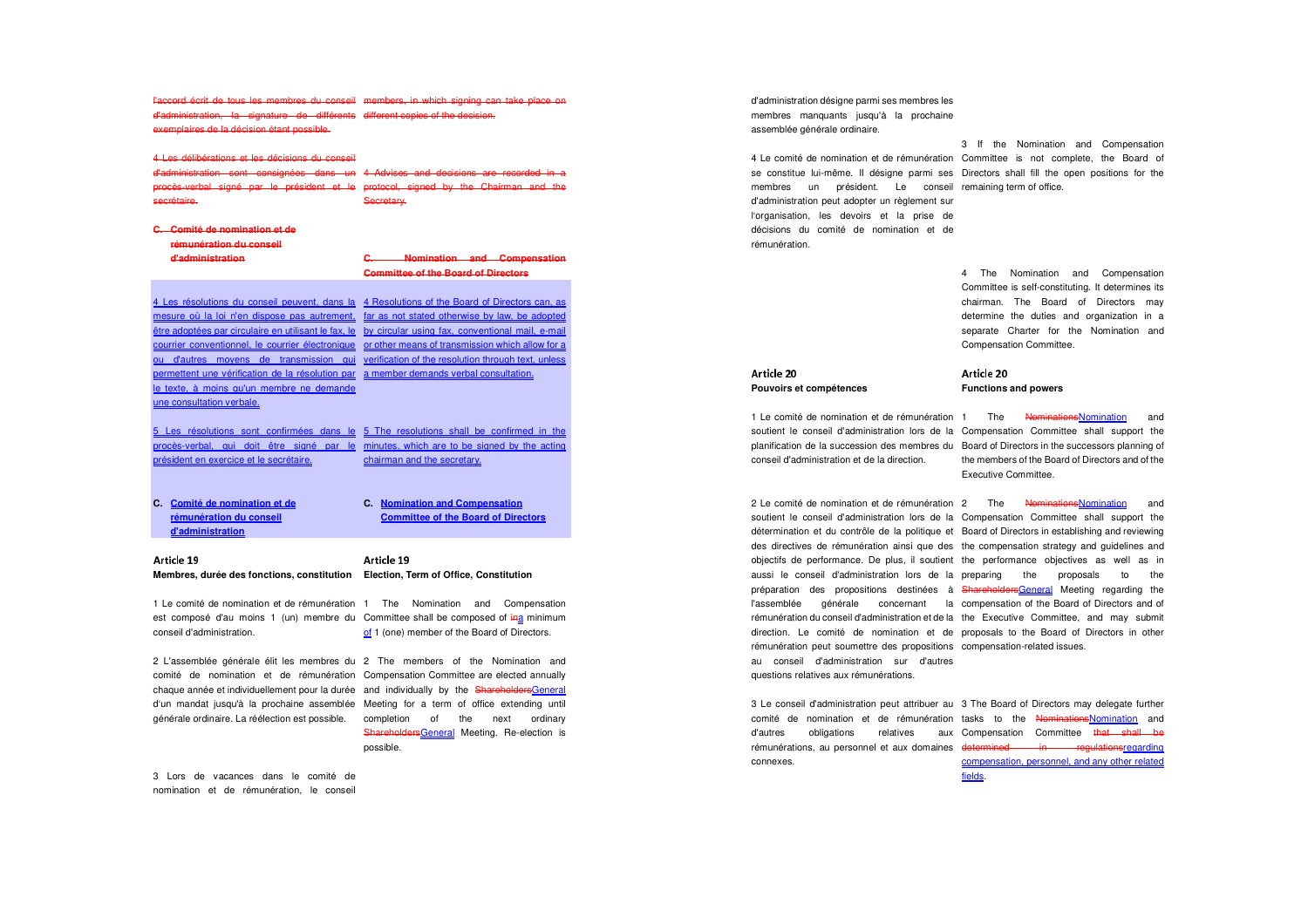#### **D.** Organe de révision **D. External Auditor**

#### ;<=>?@AWD;<=>?@AWD

 soumise à la surveillance de l'Etat au sens de la Accreditation and Supervision of Auditors (RAG) 1 L'assemblée générale élit, pour une durée 1 The <del>general meeting<u>General Meeting</u> sha</del>ll d'un an jusqu'à la fin de la prochaine assemblée elect an external auditor under state supervision générale ordinaire une entreprise de révision in accordance with the Federal Law on the Loi sur la surveillance de la révision (LSR) en for a term in office, which shall expire upon tant qu'organe de révision. L'organe de révision conclusion of the next ordinary g<del>eneral</del> assume les pouvoirs et obligations qui lui sont meetingGeneral Meeting. The external auditor attribués par la loi.

 shall comply with auditing and reporting duties in accordance with the relevant statutory provisions.

> **boardBoard of Directors and the Executive Committee**

**IV. Rémunération des membres du conseil IV. Remuneration of the members of the d'administration et de la direction** 

Article 22 ;<=>?@AWW**Approbation des rémunérations**  Article 22 ;<=>?@AWW**Approval of Remuneration** 

propositions du conseil d'administration proposals of the <del>board<u>Board</u> of</del> 1 L'assemblée générale approuve chaque 1 The <del>general meeting<u>General Meeting</u> s</del>hall année, de façon spécifique et contraignante les annually, separately and bindingly approve the concernant les montants globaux: directorsDirectors concerning the maximum overall amounts:

- pour la rémunération maximale du conseil

d'administration pour la durée jusqu'à la - of the maximum remuneration of the prochaine assemblée générale ordinaire; et

- pour la rémunération maximale de la direction e meetingGeneral Meeting; an pour le prochain exercice social.

> - of the maximum remuneration of the Executive Committee for the following financial year.

> boardBoard of directorsDirectors for the timeperiod until the next ordinary **general**

2 Le conseil d'administration peut faire des 2 The <del>board<u>Board</u> of <del>directors</del>Directors</u> may</del> aux autres périodes de temps.

 propositions s'écartant de ou supplémentaires à present deviating or additional proposals for l'alinéa 1, ou diviser les divers éléments de approval by the <del>general meeting<u>General</u></del> rémunération et/ou les soumettre pour Meeting than-determined-in-para-1 above, or approbation à l'assemblée générale par rapport may divide its respective proposals into other compensation elements and/or submit them for approval by the **general meetingGeneral Meeting** with respect to different periods.

3 Si l'assemblée générale refuse l'approbation à

un montant global ou plusieurs parties de montant, le conseil d'administration peut alors 3 If the General Meeting withholds its approval,

 faire une nouvelle proposition lors de la même the Board of Directors may submit new assemblée générale. S'il ne fait pas de proposals for approval to the same General proposition ou si celle-là est aussi refusée, le Meeting. If the Board of Directors makes no new conseil d'administration peut alors convoquer proposals or if the General Meeting likewise une nouvelle assemblée générale et lui declines the new proposals, the Board of soumettre de nouvelles propositions à Directors may convene a new General Meeting approuver quant aux montants globaux ou aux and submit new proposals. montants partiels.

4 La sociétéSociété ou les sociétés qu'elle contrôle peuvent, sous réserve de l'approbation par l'assemblée générale ainsi que des dispositions pertinentes sur le remboursement, verser des indemnités avant l'approbation par l'assemblée générale.

pour une votation consultative.

;<=>?@AWX

Article 23

5 Le conseil d'administration soumet le rapport by the General Meeting, subject to subsequent annuel de rémunération à l'assemblée générale approval and respective claw-back provisions. 4 The Company or companies controlled by it may pay or grant compensation prior to approval

> 5 The Board of Directors shall submit the annual compensation report to an advisory vote of the General Meeting.

## ;<=>?@AWX

**Montant supplémentaire pour les rémunérations lors de changements au sein de la direction** 

1 Si l'indemnité approuvée n'est pas suffisante, 1 <del>The company</del><u>In case of insufficient</u> la société Société ou les sociétés qu'elle contrôle compensation, the Company or the companies sont autorisées à verser une indemnité controlled by it shall be empowered to pay an supplémentaire pour la durée des périodes de additional amount for the duration of the rémunération déjà approuvées à chaque remuneration periods already approved to any personne qui entre à la direction après member who joins the Executive Committee or l'approbation de la rémunération par is promoted within the Executive Committee l'assemblée générale ou qui est promue au sein after remuneration has been approved by the de la direction. Le montant supplémentaire ne general meeting. Such additional amount shall peut dépasser, pour chaque période de not exceed, per each compensation period, in rémunération, un total de 40% du dernier the aggregate 40% of the last approved overall montant global approuvé. Le montant amount of compensation for the Executive

supplémentaire peut aussi être utilisé pour le Committee. Such additional amount may also be

Article 23 **Additional Amount**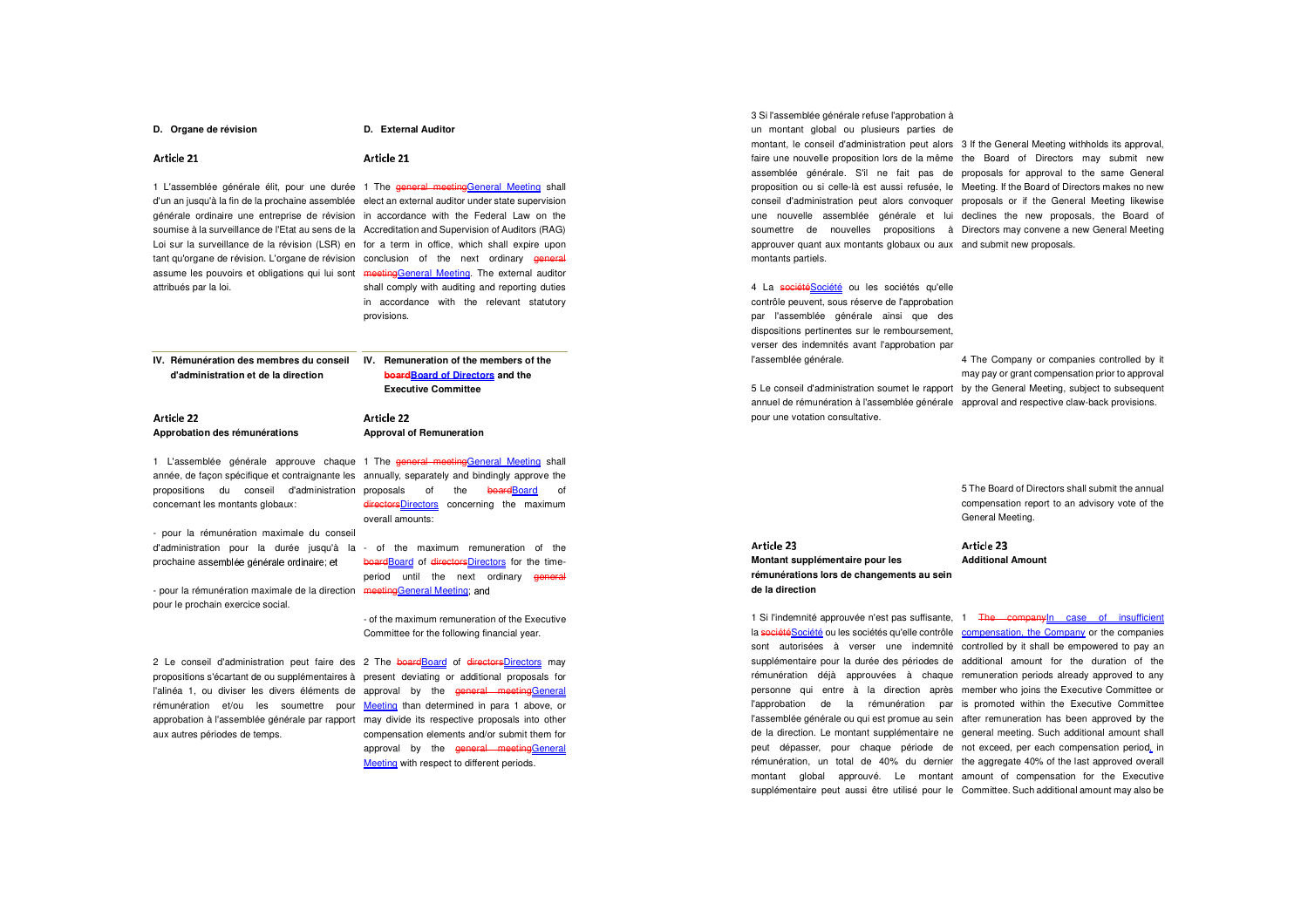paiement de compensation d'inconvénients used to compensate disadvantages and/or subis par le nouveau membre de la direction replace forfeited awards of a new member of the comme conséquence de son changement de Executive Committee due to the change of poste (indemnité d'entrée). employment (replacement awards).

Article 24 . . . . . . .

#### Article 24 . . . . . . .

**conseil d'administration et de la direction** 

**Principes de rémunération des membres du Principles of Remuneration to the members of the Board of Directors and the Executive Committee** 

 1 La rémunération peut être faite sous forme 1 Compensation may be paid or granted in the d'argent, d'actions, d'autres titres de form of cash, shares, other securities, options, participations, d'options, d'instruments ou comparable instruments or units, as well as d'unités comparables. Par ailleurs, des contribution in kind, or in the form of other types prestations en nature ou des services peuvent of benefits. être fournis.

2 En plus d'une rémunération fixe, les membres 2 In addition to a fixed compensation, members du conseil d'administration et de la direction of the Board of Directors and of the Executive peuvent recevoir une indemnité variable, qui est Committee may be paid a variable fixée en fonction du chiffre d'affaires de la compensation, depending on the achievement Société et de l'atteinte des objectifs de of certain performance criteria. The performance performance. Les objectifs de performance criteria may include individual targets, targets ofpeuvent être des objectifs personnels, des the companyCompany or parts thereof and objectifs de l'entreprise ou de certains secteurs targets in relation to the market, indexes, other ainsi que des objectifs calculés par rapport au companies or comparable benchmarks, taking marché, à d'autres entreprises de dimension into account position and level of responsibility similaire, en tenant compte de la fonction et du of the recipient of the variable compensation. niveau de responsabilité du bénéficiaire de The Board of Directors, or where delegated to it, l'indemnité variable. Le conseil d'administration the nomination and compensation committee, ou, après délégation, le comité de rémunération, shall determine the relative weight of the détermine l'importance des objectifs et leurs performance criteria and the respective target valeurs respectives et évalue la réalisation des values and shall assess the goals at the end of objectifs au terme de l'exercice social. a businessfinancial year.

3 En cas d'attribution de participations ainsi que 3 In case of granting of awards, conversion or de droits de conversion et d'option, ou d'autres option rights or comparable instruments or units, droits se rapportant à des titres de compensation shall be valued in accordance participations, le montant de la rémunération with generally recognized valuation methods as correspond à la valeur des titres ou des droits per the grant date of the respective attribués au moment de l'attribution selon les compensation element. The Board of Directors, méthodes de calcul notoirement reconnues. Le based on a proposal of the Compensation conseil d'administration détermine les Committee, shall determine grant, vesting, conditions d'attribution, les conditions blocking, exercise or forfeiture conditions. In thed'acquisition, les conditions et les délais event of pre-determined events such as a d'exercice ainsi que tout délai de blocage ou de change-of-control or termination of an déchéance. Celles-ci peuvent prévoir qu'à employment or mandate agreement, the Board cause de la réalisation d'évènements of Directors may provide, among other things, déterminés à l'avance, comme un changement for continuation, acceleration or removal of

de contrôle ou la fin de rapports de travail ou de vesting, blocking or exercise conditions, for mandat, des conditions d'acquisition, des payment or grant of compensation based upon conditions et délais d'exercice ainsi que des assumed target achievement, or for part or full délais de blocage sont encore valables, réduits forfeiture. The details shall be determined in one ou abrogés, que des indemnités seront versées or more separate plan rules. The Company may si les valeurs des objectifs sont <del>atteints<u>atteintes</u>, p</del>rocure the required shares through purchases ou que les indemnités tombent en tout ou en in the market or by using conditional share partie en déchéance. Le conseil d'administration capital or authorized share capital. règle les détails dans un ou des règlements. La Société peut acquérir les actions nécessaires ou d'autres titres de participations sur le marché ou les rendre disponibles en utilisant son capital conditionnel ou capital autorisé.

comme membre du conseil d'administration, according to Article 22. selon les principes habituels du marché. Ces indemnités font partie de la rémunération globale selon l'article 22.

5 La rémunération peut être versée par la Company or companies controlled by it. Société ou par les sociétés qu'elle contrôle.

 réduction de capital), n'est pas considérée not subject to this provision. comme une rémunération et n'est pas concernée par cette disposition.

4 Les membres du conseil d'administration providing services to the Company or other peuvent être indemnisés en liquide pour leur group companies in a function other than as activité fournie à la Société, dansou à des members of the Board of Directors may be sociétés directement ou indirectement eompensatedreceive a cash compensation contrôlées par la Société, pour leur activité qui according to standard market rates. Such n'est pas faite dans le cadre de leur mandat compensation is part of the total compensation 4 The members of the Board of Directors

5 Compensation may be paid or granted by the

6 L'attribution de participations ainsi que de rights, option rights or other rights with equity droits de conversion et d'option, ou d'autres securities as underlying that members of the droits sur des titres de participation, que les Board of Directors and members of the membres du conseil d'administration et de la Executive Committee receive in their function as direction ont reçu en leur qualité d'actionnaire de shareholders of the Company (e.g. subscription la Société (par exemple des droits de right within a capital increase or option rights souscription dans le cadre d'une augmentation within a capital reduction) shall not be du capital ou des options dans le cadre d'une regardedconsidered as compensation and are 6 The allocation of equity securities, conversion

| V. Contrats avec les membres du Conseil<br>d'administration et de la Direction | Contracts with members of the Board<br>V.<br>of Directors and of the Executive<br>Committee |
|--------------------------------------------------------------------------------|---------------------------------------------------------------------------------------------|
| Article 25                                                                     | Article 25                                                                                  |
| Contrats                                                                       | <b>Contracts</b>                                                                            |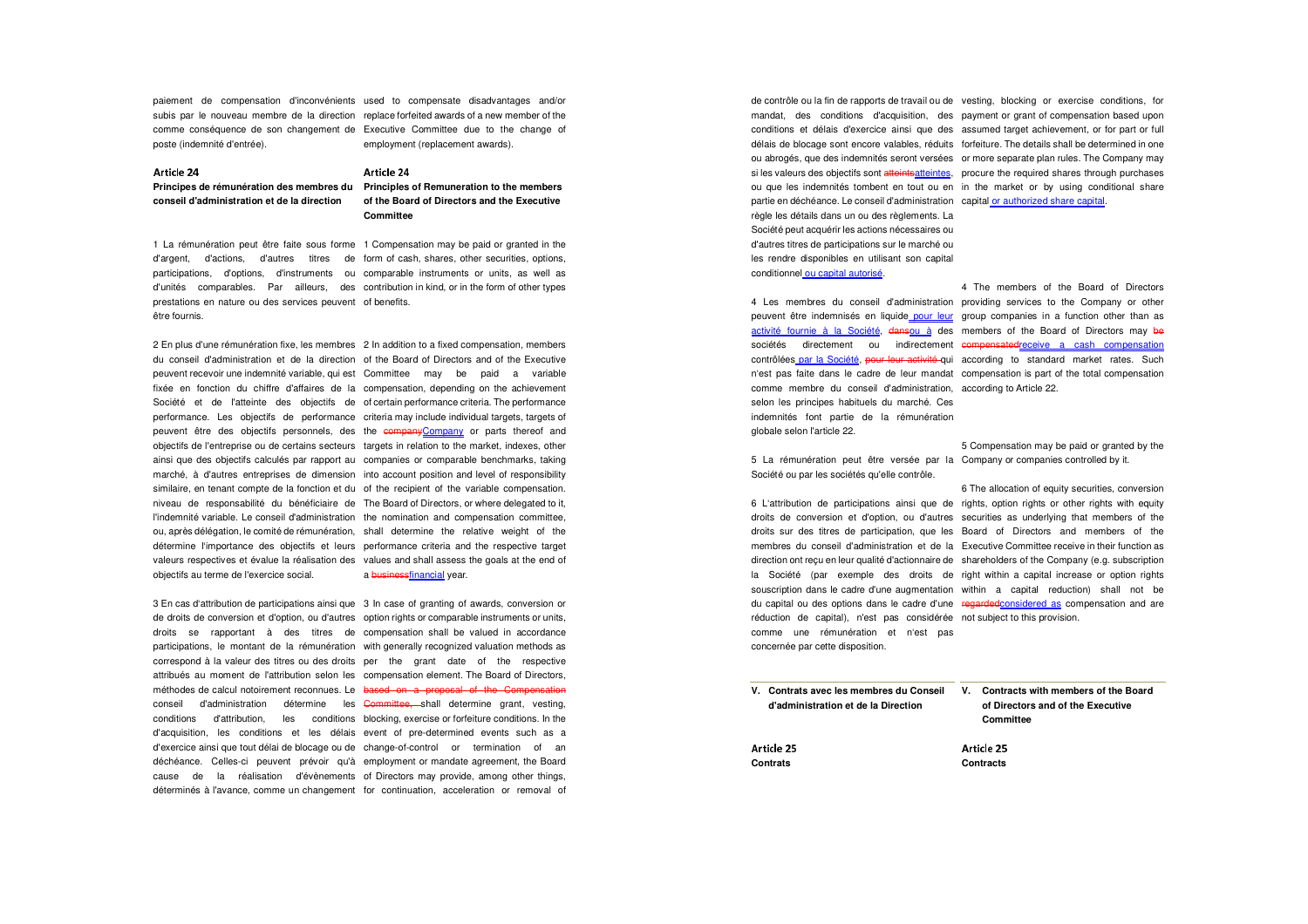1 La Société ou les sociétés qu'elle contrôle 1 The Company or companies controlled by it peuvent conclure avec les membres du conseil may enter into agreements for a fixed term or for d'administration des contrats sur la <del>an-indefinite-term</del>-with-members-of-the-Board-ofrémunération. La durée et la fin sont fixées en Directors relating to their compensation. fonction de la durée du mandat et de la loi. Duration and termination shall comply with the term of office and the law.

2 La Société ou les sociétés qu'elle contrôle 2 The Company or companies controlled by it peuvent conclure avec les membres de la may enter into definite or indefinite employment Direction des contrats de travail de durée contracts with members of the Executive déterminée ou indéterminée. Les contrats de Committee. The duration of definite employment durée déterminée sont conclus pour une durée contracts shall not exceed one year; renewal i maximale d'une année; un renouvellement est possible. The termination notice period of possible. Les contrats de durée indéterminée indefinite employment contracts may not exceed contiennent un délai de congé de douze mois au 12 months. maximum.

## 3 La société Société ou les entreprises qu'elle

 contrôle peuvent convenir avec les membres de 3 The Company or companies controlled by it la direction d'une prohibition de faire may enter into non-compete agreements with concurrence d'une durée maximale d'une année each member of the Executive Committee for après la fin des rapports de travail. L'indemnité the time after termination of the employment correspondante ne doit pas dépasser le montant agreement for a duration of up to one year. The global de rémunération qui a été versée aux <del>annual-consideration<u>compensation</u> for such</del> membres de la direction concernés lors de agreements shall not exceed the total annual l'exercice social précédent la fin des rapports de compensation of such member of the Executive travail. Committee during his last year of employment.

**VI. Mandats externes au groupe, prêts et crédits VI. External Mandates, Loans and Credits** 

| Article 26     | Article 26               |
|----------------|--------------------------|
| <b>Mandats</b> | <b>External Mandates</b> |

 supplémentaires, parmi lesquels pas plus de no more than four (4) mandates in listed 1 Aucun membre du conseil d'administration ne 1 No member of the Board of Directors may hold peut détenir plus de dix mandats more than ten (10) additional mandates of which quatre ne peuvent être détenus pour des companies. sociétés cotées en bourse.

2 Aucun membre de la direction ne peut détenir

plus de dix mandats supplémentaires, parmi 2 No member of the Executive Committee may lesquels pas plus de deux ne peuvent être hold more than sixten (610) additional mandates  $\,$ détenus pour des sociétés cotées en bourse. of which no more than two (2) mandates in listed

companies.

3 Ne sont pas soumis à ces limitations les mandats (a) dans des sociétés contrôlées par la

#### Société ou qui contrôlent la Société, (b) détenus

(b) et (c).

4 Sont considérés comme mandats, les and (c) above. mandats dans l'organe suprême de direction d'une entité juridique tenue d'être inscrite au registre du commerce ou dans un registre équivalent à l'étranger. Les mandats dans des 4 Mandates shall mean mandates in the entités juridiques différentes, mais sous contrôle supreme governing body of a legal entity, which uniforme ou d'un même ayant droit économique, is required to be registered in the commercial sont considérés comme un seul mandat.

par un membre du conseil d'administration ou de 3 The following mandates are not subject to la direction à la demande de la Société ou de these limitations: (a) mandates in companies sociétés contrôlées par elle, ainsi que (c) dans which are controlled by the Company or which des associations et des fédérations, des control the Company; (b) mandates held at the organisations caritatives, des fondations, des request of the Company or companies trusts et des fondations de prévoyance pour les controlled by it; as well as (c) mandates i employés. Aucun membre du conseil associations, charitable organizations, d'administration ou de la direction ne peut foundations, trusts, employee pension détenir plus de 40 mandats tels que ceux foundations. No member of the Board of mentionnés sous (a), respectivement queplus Directors or of the Executive Committee shall de 15 mandats tels que ceux mentionnés sous hold more than forty (40) of such mandates as mentioned under (a) above, respectively fifteen (15) of such mandates as mentioned under (b)

> register or a comparable foreign register. Mandates in different legal entities that are under joint control are deemed one mandate.

#### Article 27 . . . . . . .

**Prêts et crédits** 

dernière rémunération annuelle du membre <del>Committee</del>concerned. concerné.

#### Article 27 . . . . . . . **Loans and Credits**

 légales applicables, accorder des prêts ou des grant credits and loans to members of the Board 1 Avec l'approbation du conseil d'administration, 1 Upon approval by the Board of Directors and la Société peut, sous réserve de dispositions subject to applicable laws, the Company mymay crédits à des membres du conseil of Directors or Executive Committee at market d'administration ou de la direction aux conditions. The total amount of such credits and conditions usuelles du marché, et à condition loans shall not exceed 100% of the last annual que leur montant n'excède pas 100% de la remuneration <del>per</del>of the member <del>of the Executive</del>

| VII. Exercice social, finances | Financial year, financial issues<br>VII.                                                   |
|--------------------------------|--------------------------------------------------------------------------------------------|
|                                |                                                                                            |
| Article 28                     | Article 28                                                                                 |
| <b>Exercice social</b>         | <b>Financial vear</b>                                                                      |
|                                |                                                                                            |
|                                | L'exercice social est fixé par le conseil The financial year is determined by the Board of |
| d'administration.              | Directors.                                                                                 |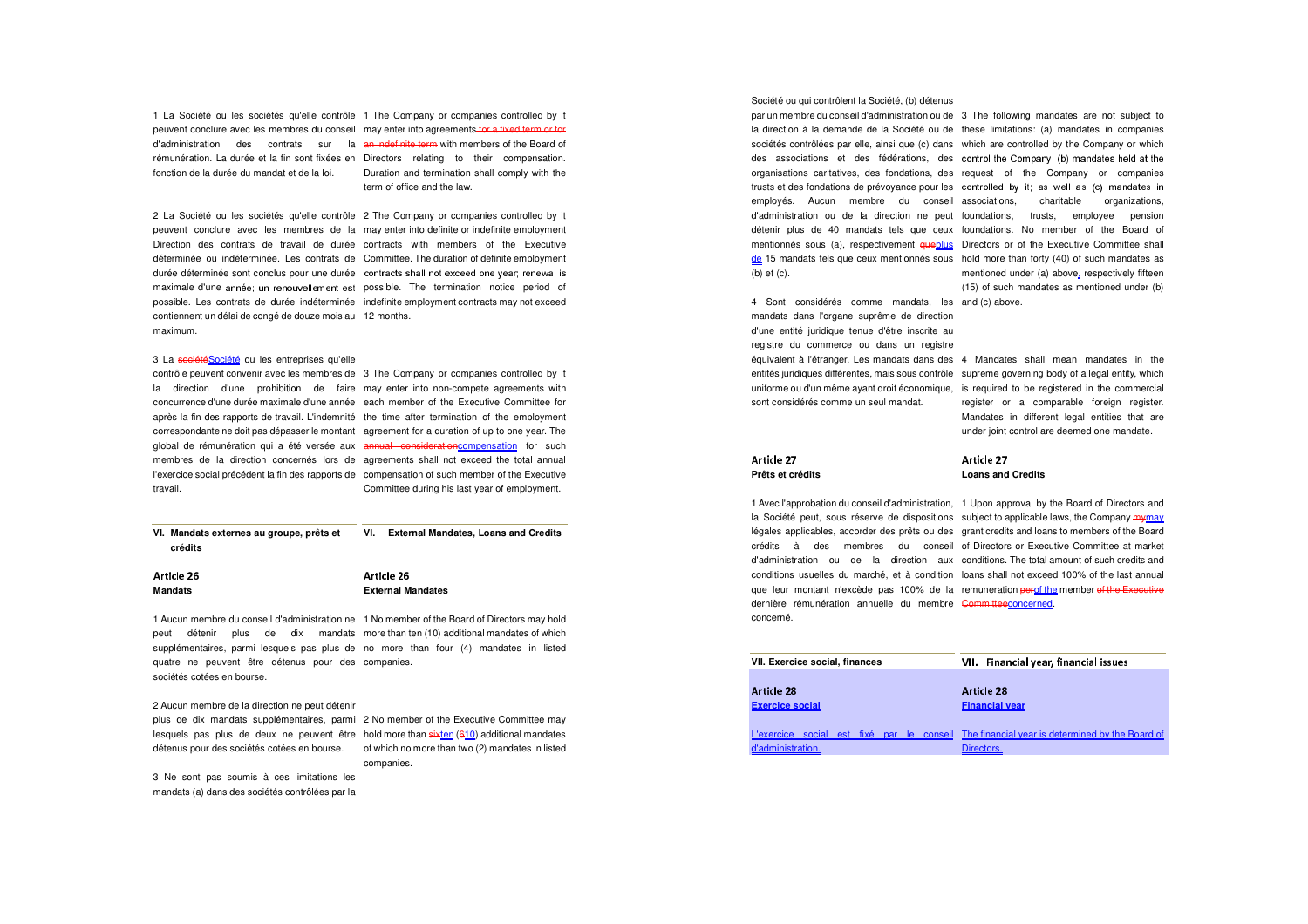| Article 29                                       | Article 29                                                                                 |
|--------------------------------------------------|--------------------------------------------------------------------------------------------|
| Affectation du bénéfice résultant du bilan.      | Use of retained earnings, reserves,                                                        |
| réserves, dividendes                             | dividends                                                                                  |
| 1 L'assemblée générale décide de l'affectation   | 1 The General Meeting shall decide upon the                                                |
| du bénéfice résultant du bilan conformément      | use of the balance sheet profit, taking into                                               |
| aux dispositions légales.                        | account the provisions of the law.                                                         |
|                                                  |                                                                                            |
| 2 L'assemblée générale peut décider de la        | 2 In addition to the statutory reserves, the                                               |
| constitution de réserves supplémentaires, en     | General Meeting may establish additional                                                   |
| sus des réserves prévues par la loi.             | reserves.                                                                                  |
| 3 Tous les dividendes qui n'ont pas été réclamés | 3 Dividends that have not been drawn for 5                                                 |
| dans les 5 ans à compter de leur exigibilité     | years from their due date shall pass to the                                                |
| échoient à la société et sont attribués à la     | Company and will be allocated to the general                                               |
| réserve générale.                                | reserve.                                                                                   |
|                                                  |                                                                                            |
|                                                  |                                                                                            |
| VIII. Dissolution et liquidation                 | <b>VIII.</b> Dissolution and liquidation                                                   |
| <b>Article 30</b>                                | Article 30                                                                                 |
|                                                  |                                                                                            |
| Article 28-                                      | <del>Article 28 -</del>                                                                    |
| Exercice social                                  | <b>Financial year</b>                                                                      |
|                                                  | L'exercice social est fixé par le conseil The financial year is determined by the Board of |
| d'administration.                                | Directors.                                                                                 |
|                                                  |                                                                                            |
| <del>Article 29-</del>                           | <del>Article 29 —</del>                                                                    |
| Affectation du bénéfice résultant du bilan,      | Use of retained earnings, reserves,                                                        |
| réserves, dividendes                             | dividends                                                                                  |
| 1 L'assemblée générale décide de l'affectation   |                                                                                            |
| du bénéfice résultant du bilan conformément      |                                                                                            |
| aux dispositions légales.                        | 1 The General Meeting shall decide upon the                                                |
|                                                  | use of the balance sheet profit, taking into                                               |
| 2 L'assemblée générale peut décider de la        | account the provisions of the law.                                                         |
| constitution de réserves supplémentaires, en     |                                                                                            |
| sus des réserves prévues par la loi.             | 2 In addition to the statutory reserve the General                                         |
|                                                  | Assembly may establish additional reserves.                                                |
| 3 Tous les dividendes qui n'ont pas été réclamés |                                                                                            |
| dans les 5 ans à compter de leur exigibilité     |                                                                                            |
| échoient à la société et sont attribués à la     |                                                                                            |
| réserve générale.                                | 3 Dividends that have not been drawn for 5                                                 |
|                                                  | years from their due date shall pass to the                                                |
|                                                  | Company and will be allocated to the general                                               |
|                                                  | reserve.                                                                                   |
|                                                  |                                                                                            |

| <b>VIII.Dissolution et liquidation</b>                                                                                                                                                                                                                                                                                                                                                                                                                                  | VIII. Dissolution and liquidation                                                                                                                                                                                                                                                                                                                                                                                                                          |
|-------------------------------------------------------------------------------------------------------------------------------------------------------------------------------------------------------------------------------------------------------------------------------------------------------------------------------------------------------------------------------------------------------------------------------------------------------------------------|------------------------------------------------------------------------------------------------------------------------------------------------------------------------------------------------------------------------------------------------------------------------------------------------------------------------------------------------------------------------------------------------------------------------------------------------------------|
| Article 30                                                                                                                                                                                                                                                                                                                                                                                                                                                              | Article 30                                                                                                                                                                                                                                                                                                                                                                                                                                                 |
| 1 L'assemblée générale peut en tout temps<br>décider la dissolution et la liquidation de la<br>sociétéSociété conformément aux dispositions<br>légales et statutaires.<br>2 La liquidation a lieu par les soins du conseil<br>d'administration, à moins que l'assemblée<br>générale ne désigne d'autres liquidateurs. La<br>liquidation de la sociétéSociété s'effectue<br>conformément à la loi. Les liquidateurs sont<br>autorisés à vendre les actifs (y compris les | <b>1 The General Assembly may at any time decide</b><br>the dissolution and liquidation of the Company<br>in accordance with the legal and statutory<br>provisions.<br>2 Liquidation is carried out by the Board of<br>Directors, unless the general meeting appoints<br>other liquidators. The liquidation of the Company<br>shall be in accordance with the law. The<br>liquidators may sell assets (including immovable<br>property) at its discretion. |
| immeubles) de gré à gré.<br>3 L'actif disponible, après paiement des dettes,<br>est réparti entre les actionnaires conformément<br>à leurs participations respectives, déterminées<br>en fonction de la valeur nominale.                                                                                                                                                                                                                                                | 3 After the clearance of debts, the assets will be<br>distributed<br>among<br>the<br>shareholders<br>in<br>proportion<br>their<br>respective<br>to<br>shares.<br>determined according to par value.                                                                                                                                                                                                                                                        |
| communications<br>IX. Publications.<br>et<br>convocations                                                                                                                                                                                                                                                                                                                                                                                                               | IX.<br>Notices, announcements and<br>convening of meetings                                                                                                                                                                                                                                                                                                                                                                                                 |
|                                                                                                                                                                                                                                                                                                                                                                                                                                                                         | Article 31                                                                                                                                                                                                                                                                                                                                                                                                                                                 |
|                                                                                                                                                                                                                                                                                                                                                                                                                                                                         |                                                                                                                                                                                                                                                                                                                                                                                                                                                            |
| Article 31<br>1 La feuille officielle suisse du commerce est<br>l'organe de publication de la société. Le conseil authorized to designate other publications.<br>d'administration peut désigner des organes de<br>publication supplémentaires.                                                                                                                                                                                                                          | 1 The Company's organ of publication is the<br>Swiss Commercial Gazette. The Board is                                                                                                                                                                                                                                                                                                                                                                      |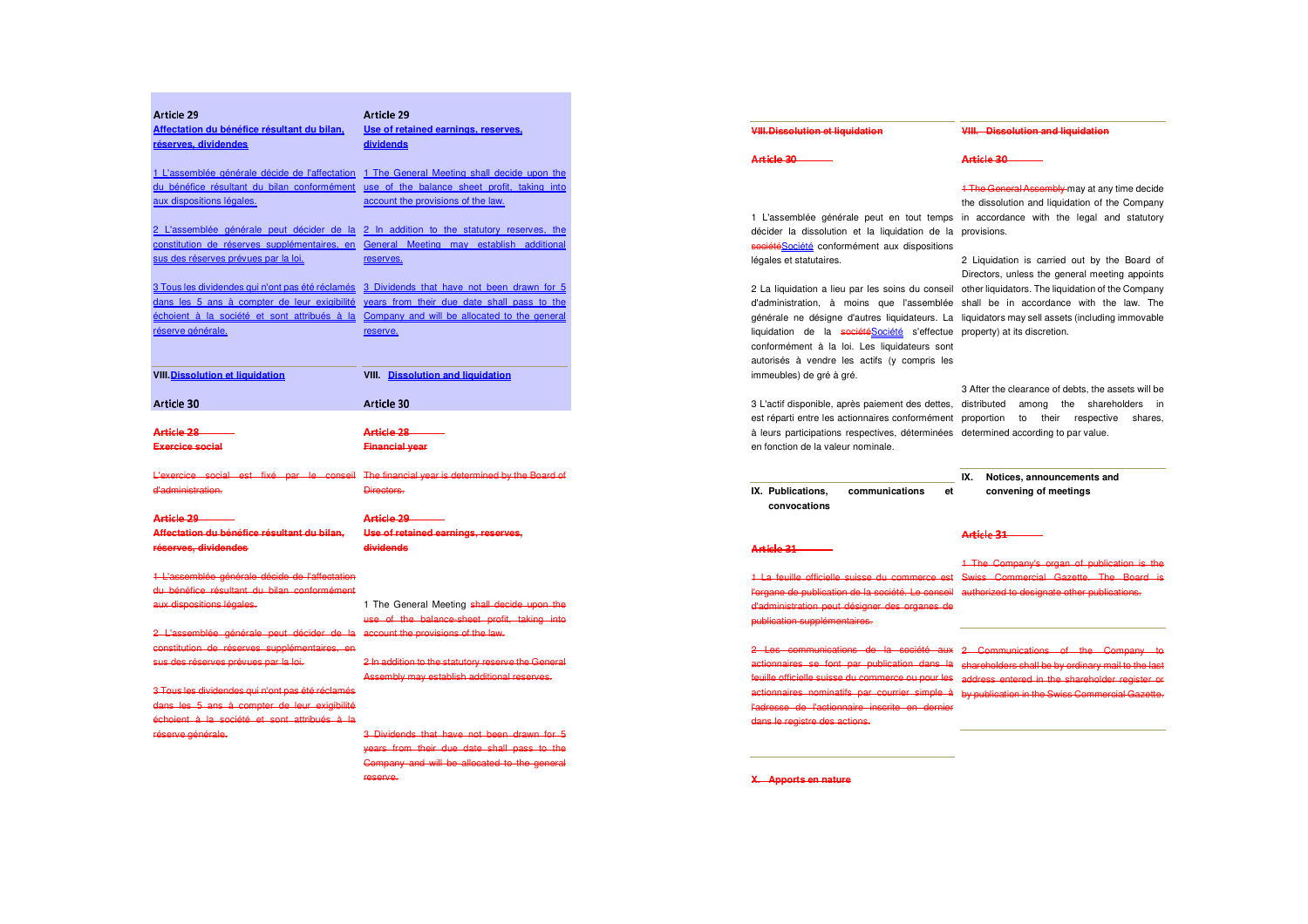#### Article 32 ¦

#### **X. Contribution in kind**

1 Lors de la fondation de BIOPHARMAinvest

AG, la Société reprend – selon contrat d'apport **Article 3** en nature du 28 février 2007 - 19'211'838

 actions nominatives de mondoBIOTECH AG, 1 The Company takes over, with the foundation Bâle, d'une valeur nominale totale de CHF of BIOPHARMAinvest AG under the investment 192'118.38, pour une valeur et au prix de CHF in kind agreement of 28 February 2007, 170'204.00, et pour lesquelles 3'404'080 actions 19,211,838 registered shares of au porteur de la Société entièrement libérées mondoBIOTECH AG, Basel, with a total nominal d'une valeur nominale de CHF 0.05 chacune value of CHF 192,118 .38 at the price of CHF sont émises en faveur de BIOPHARMAinvest 170,204.00, for which 3,404,080 fully paid-up AG. La Société reprend également de bearer shares of the Company with a par value BIOPHARMAinvest AG – selon contrat d'apport of CHF 0.05 each will be issued to en nature du 28 février 2007 - 9'999'995 actions BIOPHARMAinvest AG. The company accepts nominatives de mondoGEN AG, à Zoug, d'une in accordance with the investment in kind valeur nominale totale de CHF 99'999.95, pour agreement of 28 February 2007 also from une valeur et au prix de CHF 119'979.15, et pour BIOPHARMAinvest AG 9,999,995 registered lesquelles 2'399'583 actions au porteur de la shares of mondoGEN AG of Zug, Switzerland, Société entièrement libérées d'une valeur with a total par value of CHF 99,999.95 and a nominale de CHF 0.05 chacune sont émises en price of CHF 119,979.15, for which 2,399,583 faveur BIOPHARMAinvest AG. Lors de la fully paid up bearer shares of the Company with fondation de CTB Holding AG, la Société a par value of CHF 0.05 each are issued to reprend – selon contrat d'apport en nature du 28 BIOPHARMAinvest AG. The Company takes février 2007 - 7'885'438 actions nominatives de over, on the foundation of CTB Holding AG, in mondoBIOTECH AG, Bâle, d'une valeur accordance with the investment in kind nominale totale de CHF 78'854.38, pour une agreement of 28 February 2007, 7,885,438 valeur et au prix de CHF 69'859.95, et pour registered shares of mondoBIOTECH AG in lesquelles 1'397'199 actions au porteur de la Basel, with a total par value of CHF 78,854.38, Société entièrement libérées d'une valeur at the price of CHF 69,859.95, for which nominale de CHF 0.05 chacune sont émises en 1,397,199 fully paid up bearer shares in the faveur de CTB Holding AG.Company with a par value of 0.05 each will be issued to CTB Holding AG.

|                              | 2 La Société reprend, selon les contrats d'apport   |
|------------------------------|-----------------------------------------------------|
| 17.9./20.11.2007.            | nature<br>d₩<br>en-                                 |
| <u>12.9./20.11.2007,</u>     | 16 Q /20 11 2007<br>10.0. EU. H. EUU I .            |
| <del>18.9./20.11.2007.</del> | 20.11.2007.<br>20.11.2007<br><del>20. H.ZUUT.</del> |
| 14.9./20.11.2007.            | 13.9./20.11.2007.                                   |
| 12.9./20.11.2007.            | <u>12.9./20.11.2007,</u>                            |
| 10.9./20.11.2007.            | <del>13.9./20.11.2007,</del>                        |
| 2.10./20.11.2007.            | 10.9./20.11.2007.                                   |
| 24.9./20.11.2007,            | 13.9./20.11.2007.                                   |
| 13.9./20.11.2007,            | <del>24.9./20.11.2007.</del>                        |
| 10.9./20.11.2007.            | 14.9./20.11.2007.                                   |
| <u>14.9./20.11.2007,</u>     | <u>14.9./20.11.2007,</u>                            |
| 12.9./20.11.2007.            | 14.9./20.11.2007.                                   |
| 12.9./20.11.2007.            | 14.9./20.11.2007.                                   |
|                              |                                                     |

12.9./20.11.2007, 11.10./20.11.2007, 13.9./20.11.2007, 14.9./20.11.2007, 4.10./20.11.2007, 7.9./20.11.2007, 10.9./20.11.2007, 14.9./20.11.2007, 14.9./20.11.2007, 21.9./20.11.2007, 14.9./20.11.2007, 14.9./20.11.2007, 10.9./20.11.2007, 13.9./20.11.2007, 12.9./20.11.2007, 14.9./20.11.2007, 14.9./20.11.2007, 15.10./20.11.2007, 12.9./20.11.2007, 12.9./20.11.2007, 14.9./20.11.2007, des apporteurs énoncés ci- 11:10./20.11.2007, 4:10./20.11.2007, dessous 6'739'133 actions nominatives de 7.9./20.11.2007, 14.9./20.11.2007, mondoBIOTECH AG, à Bâle, d'une valeur 21.9./20.11.2007, 10.9./20.11.2007, nominale de CHF 67'391.33 d'une valeur de 13.9./20.11.2007, 14.9./20.11.2007, CHF 42'666.25, pour lesquelles 853'325 actions 15:10./20.11.2007, 14.9./11/20/2007 from the au porteur entièrement libérées de la Société following investors in kind 6,739,133 registered d'une valeur nominale de CHF 0.05 chacune ont shares of mondoBIOTECH AG in Basel, with a été émises à la valeur nominale.

14 9 / 20 11 2007 14 9 /20 11 2007 12.9.02.11.2007 14 9 /20 11 2007 par value of CHF 67,391.33 to a value of CHF 42,666.25 for which 853,325 fully paid up bearer shares in the company with a par value of CHF 0.05 each will be issued at par.

#### ¦¨¦¨

1 La feuille officielle suisse du commerce est 1 The Company's organ of publication is the l'organe de publication de la Société. Le conseil Swiss Commercial Gazette. The Board is d'administration peut désigner des organes de authorized to designate additional publication publication supplémentaires.

organs.

 actionnaires se font par publication dans la shareholders shall be by publication in the Swiss feuille officielle suisse du commerce ou, pour les Commercial Gazette or, for registered actionnaires nominatifs, par courrier simple à shareholders, by ordinary mail to the last l'adresse de l'actionnaire inscrite en dernier address entered in the shareholder register.dans le registre des actions.

2 Les communications de la Société aux 2 Communications of the Company to

| <b>Apporteur / Investor</b>                       |                                         | Apport en<br>$n$ ature /<br>Investment | Actions<br>Shares | Valeur /<br>Value |
|---------------------------------------------------|-----------------------------------------|----------------------------------------|-------------------|-------------------|
| Arnaboldi Giorgio                                 | 20123 Milano                            | 424'880                                | 53'799            | 2'689.95          |
| <b>BALINDAR INVEST &amp;</b><br><b>TRADE INC.</b> | <b>Tortola - British Virgin Islands</b> | 50'000                                 | 6'331             | 316.55            |
| <b>BANCA GESFID</b>                               | CH - 6900 Lugano                        | 265'963                                | 33'677            | 1'683.85          |
| <b>Bank Halman Aldubi</b><br><b>Pension Fund</b>  | Ramat Gan (Israel)                      | 715                                    | 91                | 4.55              |
| Bank Halman Aldubi<br><b>Provident Fund</b>       | Ramat-Gan (Israel)                      | 13'544                                 | 1'715             | 85.75             |
| Bank Julius Bär & Co.                             | CH - 8010 Zürich                        | 97'140                                 | 12'300            | 615.00            |
| Bysmo - Servicos de<br>Consultadoria Lda          | 9000 Funchal (Madeira)                  | 1'200'444                              | 152'003           | 7'600.15          |
| <b>Castelfild Projects</b><br>Gorporation         | Panama City - Republica de<br>Panama    | 11'428                                 | 1'447             | 72.35             |
| Centrella Andrea                                  | <b>20125 Milano</b>                     | 25'000                                 | 3'166             | 158.30            |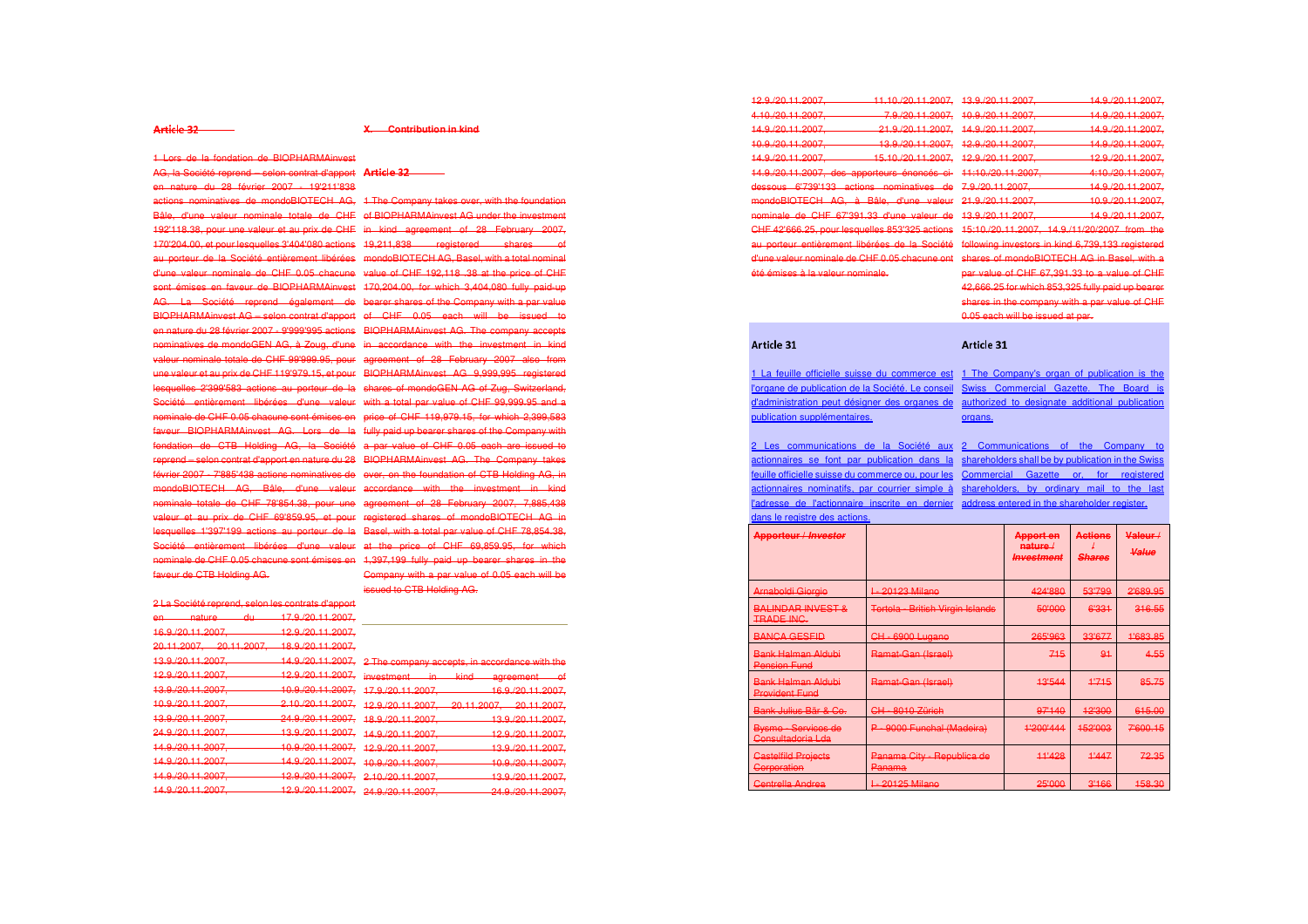| <b>Cutty Shark Srl</b><br><b>DESMOND BUSINESS</b><br>GORP. | I-20100 Milano<br><b>Belize City Belize</b>   | 35'963                      | 4'554              |           | 227.70     |
|------------------------------------------------------------|-----------------------------------------------|-----------------------------|--------------------|-----------|------------|
|                                                            |                                               |                             |                    |           |            |
|                                                            |                                               | 70'000                      | 8'864              |           | 443.20     |
| Eurinvest Srl                                              | I - 20100 Milano                              | 131'926                     | 16'705             |           | 835.25     |
| Fidor SpA - Fiduciaria<br>Orefiei                          | I - 20021 Milano                              | 1'380'658                   | 174'822            | 8'741.10  |            |
| <b>Finetto Fabio</b>                                       | I-53019 Castelnuovo di<br>Berardenga          | 70'000                      | 8'864              |           | 443.20     |
| <b>Fintel Limited</b>                                      | New Brunswick E2L 456                         | 25'000                      | 3'166              |           | 158.30     |
| <b>Francisci Marzia</b>                                    | I - 00198 Roma                                | 25'000                      | 3'166              |           | 158.30     |
| Global Trading<br><b>Organozation Corp.</b>                | Panama City, Republic of<br>Panama            | 131'926                     | 16'705             |           | 835.25     |
| <b>Last Mile Consulting Srl</b>                            | I - 20131 Milano                              | 32'981                      | 4'176              |           | 208.80     |
| Lubefin AG                                                 | CH - 6002 Luzern                              | 428'403                     | 54'245             |           | 2'712.25   |
| <b>Mandarin Asset Corp.</b>                                | Panama City, Republic of<br><del>Panama</del> | 11'429                      | 11447              |           | 72.35      |
| <b>MV Consulting (Suisse)</b><br>Sagl                      | CH-6900 Lugano                                | 167'771                     | 21'244<br>1'062.20 |           |            |
| Morazzoni Achille                                          | I-21013 Gallarate                             | 15'000                      | 1'899              |           | 94.95      |
| Multispace Limited                                         | Tortola - British Virgin Islands              | 407'667                     | 51'620             | 2'581.00  |            |
| Murolo Giovanni                                            | I - 20144 Milano                              | 90'000                      | 11'396             |           | 569.80     |
| P Farmaceutici S.r.l                                       | I Milano                                      | 50'000                      | 6'331              |           | 316.55     |
| PER4M SA                                                   | CH - 6900 Lugano                              | 387'980                     | 49'127             |           | 2'456.35   |
| PharmaBio Europe Ltd                                       | Bracknell RG12 1HX                            | 171'503                     | 21'716             | 1'085.80  |            |
| <b>Realini Matteo</b>                                      | CH 6900 Lugano                                | 59'974                      | 7'594              |           | 379.70     |
| Scoccia Gaetano                                            | I - 20136 Milano                              | 15'000                      | 1'899              |           | 94.95      |
| <b>SF INVIPAR SA</b>                                       | CH 6901 Lugano                                | 50'000                      | 6'331              |           | 316.55     |
| Silotex SA                                                 | Panama City, Republic of<br>Panama            | 27'064                      | 3'427              |           | 171.35     |
| Sumter Investments Ltd                                     | <b>British Virgin Islands</b>                 | 228'571                     | 28'942<br>1'447.10 |           |            |
| <b>Touk Invest SA</b>                                      | Panama City, Republic of<br>Panama            | 8'000                       | 11013              | 50.65     |            |
| Triolus Gestão e<br><b>Marketing LDA</b>                   | P - 9000 Funchal (Madeira)                    | 51'472                      | 6'517              | 325.85    |            |
| Veritrade Corp.                                            | Panama City, Republic of<br>Panama            | 32'981                      | 4'176              |           | 208.80     |
| Worldtradex Inc.                                           | <b>Article 32</b>                             | Panama City,<br>Republic of | 20'000             | 2.5<br>32 | 126.<br>60 |
| <b>Total</b>                                               |                                               | Panama                      | 6'739'<br>433      | 853       | 42'6       |
| <b>Article 32</b>                                          |                                               |                             |                    | 32<br>5   | 66.2       |

¦¦

¦¦

nominale de CHF 0.01 chacune reviennent à Company, with nominal value of CHF 0.01. l'apporteuse.

1 Dans le cadre de l'augmentation ordinaire du 1 According to the ordinary share capital capital du 13 septembre 2013, la Société increase of 13 September 2013 and the reprend de Pierrel S.p.A, avec siège à Milan, contribution in kind agreement of 13 September Italie - selon le contrat d'apport en nature du 13 2013 the Company takes over from Pierrel septembre 2013 - 742'574 actions nominatives S.p.A., having its registered office in Milan, Italy, d'une valeur nominale de CHF 1 chacune de 742'574 registered shares with a nominal value Pierrel Research International AG, avec siège à of CHF 1 each in PRINT at a price and value of Thalwil, pour un prix et une valeur de EUR 26.68 each EUR 26.68 (rounded), in total EURO (arrondi) chacune, au total EUR 19'808'805.11 19'808'805.11, at least however, when (arrondi), mais au moins équivalant à CHF 0.01 converted, CHF 0.01 for each share, for which par action, pour lesquelles 232'045'803 actions Pierrel S.p.A., as consideration, receives nominatives entièrement libérées d'une valeur 232'045'803 fully paid-in registered shares of the

#### 2 Dans le cadre de l'augmentation ordinaire du

capital du 13 septembre 2013, la Société 2 According to the ordinary share capital reprend de Fin Posillipo S.p.A, avec siège à increase of 13 September 2013 and the Milan, Italie - selon le contrat d'apport en nature contribution in kind agreement of 13 September du 13 septembre 2013 - 231'549 actions 2013 the Company takes over from Fin Posillipo nominatives d'une valeur nominale de CHF 1 S.p.A., having its registered office in Milan, Italy, chacune de Pierrel Research International AG, 231'549 registered shares with a nominal value avec siège à Thalwil, pour un prix et une valeur of CHF 1 each in PRINT at a price and value of de EUR 26.68 (arrondi) chacune, au total EUR each EUR 26.68 (rounded), in total EUR 6'176'770.28 (arrondi), mais au moins 6'176'770.28, at least however, when converted, équivalant à CHF 0.01 par action, pour CHF 0.01 for each share, for which Fin Posillipo lesquelles 72'356'405 actions nominatives S.p.A., as consideration, receives 72'356'405 entièrement libérées d'une valeur nominale de fully paid-in registered shares of the Company, CHF 0.01 chacune reviennent à l'apporteuse. with nominal value of CHF 0.01.

| Article 33                          | Article 33                          |
|-------------------------------------|-------------------------------------|
|                                     |                                     |
| Article 34<br><del>,,,,,,,,,,</del> | Article 34<br><del>,,,,,,,,,,</del> |

capital du 14 juillet 2016, la Société reprend des of 14 July 2016 and the contribution in kind Dans le cadre de l'augmentation ordinaire du According to the ordinary share capital increase apporteurs suivants - selon les contrats d'apport agreements of 24 June 2016, the Company en nature du 24 juin 2014 - 208'163 actions takes over from the following investors 208'163 nominatives d'une valeur nominale de CHF 1 registered shares with a nominal value of CHF 1 chacune de Relief Therapeutics SA, avec siège each in Relief Therapeutics SA in Geneva, at a à Genève, pour une valeur totale de CHF total value CHF 11'969'372.50, for which